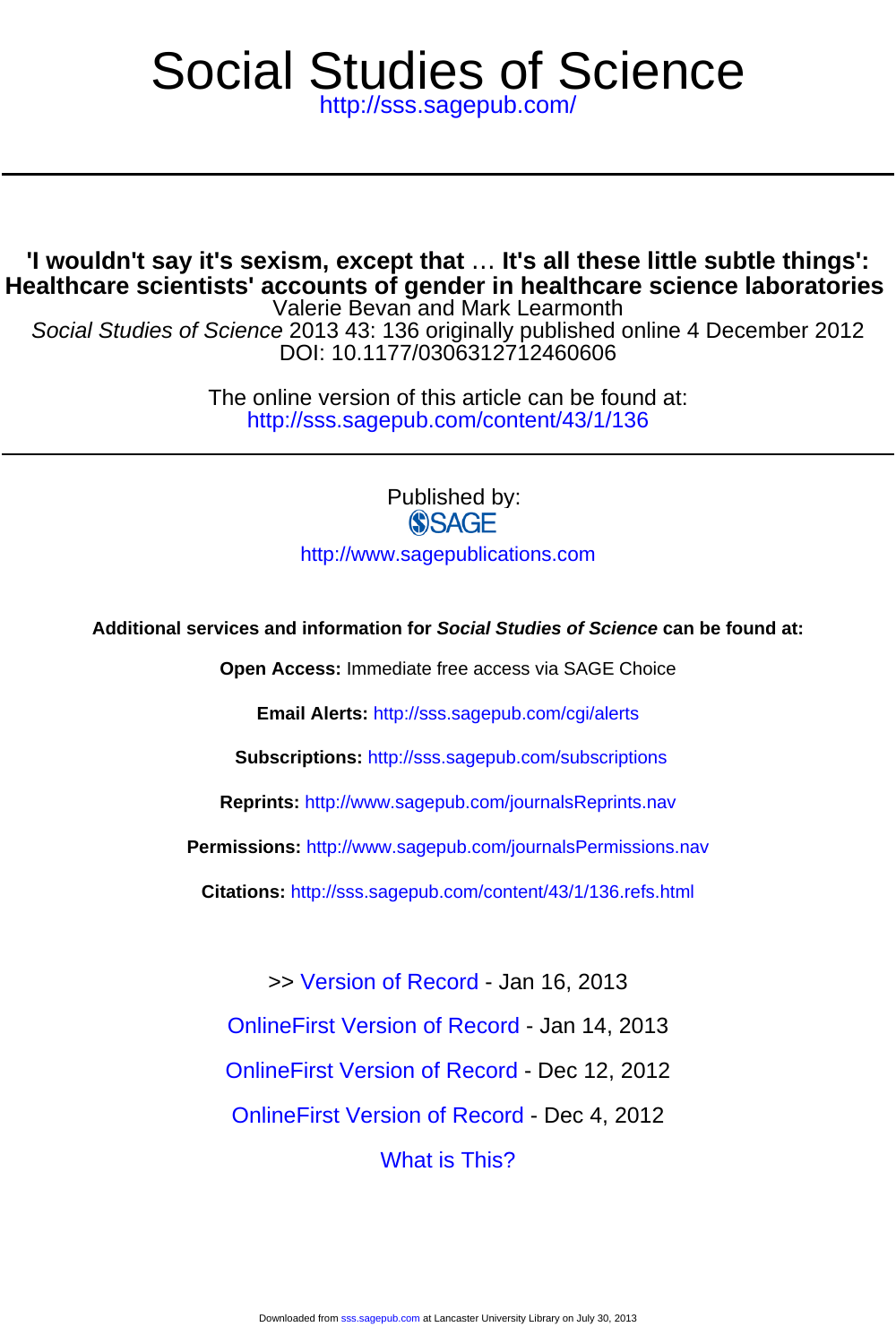#### *Article*

# **SSS**

**'I wouldn't say it's sexism, except that … It's all these little subtle things': Healthcare scientists' accounts of gender in healthcare science laboratories**

Social Studies of Science 43(1) 136–158 © The Author(s) 2012 Reprints and permission: sagepub. co.uk/journalsPermissions.nav DOI: 10.1177/0306312712460606 sss.sagepub.com



## **Valerie Bevan**

Department of Management Learning and Leadership, Lancaster University Management School, Lancaster University, Lancaster, UK

### **Mark Learmonth**

Durham Business School, Durham University, Durham, UK

#### **Abstract**

We explore healthcare scientists' accounts of men in healthcare science laboratories. By focussing on subtle masculinist actions that women find disadvantageous to them, we seek to extend knowledge about women's under-representation in senior positions in healthcare science – despite women being in the majority at junior levels. We maintain that healthcare science continues to be dominated by taken-for-granted masculinities that marginalize women, keeping them in their 'place'. Our aim is to make visible the subtle practices that are normally invisible by showing masculinities in action. Principally using feminist analyses, our findings show that both women and men are often unaware of taken-for-granted masculinist actions, and even when women do notice, they rarely challenge the subtle sexist behaviour.

#### **Keywords**

feminist research, healthcare science, taken-for-granted masculinities, under-representation of women, women in science

#### **Corresponding author:**

Valerie Bevan, Department of Management Learning and Leadership, Lancaster University Management School, Lancaster University, Bailrigg, Lancaster LA1 4YX, UK. Email: vbevan@vbevan.co.uk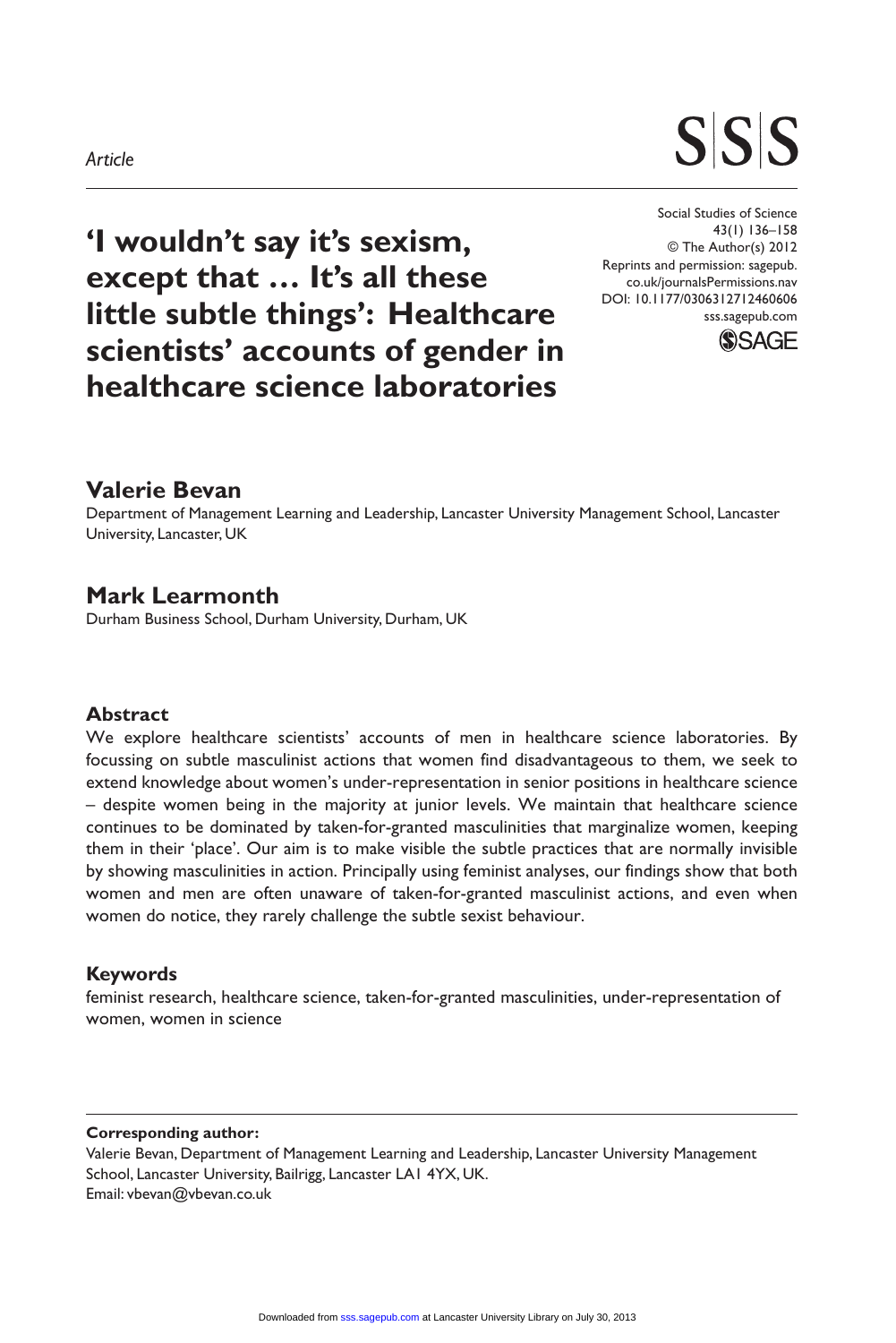### **Introduction**

Why are women seriously under-represented in senior positions within UK healthcare science?<sup>1</sup> The puzzle is particularly striking because women healthcare scientists<sup>2</sup> are in the majority – in stark contrast with science, engineering and technology (SET) professions and associated professions generally, where women represent only 15.5 percent of all scientists (Kircup et al., 2010: 74). National figures are not available, but the major employer of healthcare scientists in which this study was largely based (called 'PQR' for the purposes of this article) employs 1600 healthcare scientists, of whom 60 percent are women. However, all 13 healthcare scientists in the most senior grade are men, as are more than two-thirds of the 110 staff in the two grades below. A similar pattern exists in academic posts in biosciences more generally where comparable numbers of women and men gain PhDs, but fewer than 10 percent of professors in biosciences are women (Kircup et al., 2010: 60).

In this article, we seek to contribute to an understanding of the marginalization of women that leads to their under-representation in senior posts in healthcare science, an analysis that will be of relevance to scientists more generally. In doing so, we especially seek to challenge the failure highlighted in much of the mainstream literature on scientific life:

to take serious notice not only of the fact that science has been produced by a sub-set of the human race – that is, almost entirely by white, middle-class men – but also of the fact that it has evolved under the formative influence of a particular ideal of masculinity [associated with] 'virile' power. (Keller, 1985: 7)

We are also concerned, therefore, to challenge the gendered division of labour more generally in healthcare and other sciences. We note, for example, women's lower pay overall, and the lack of esteem for those scientists (overwhelmingly women) who work on part-time or on temporary, contracts (Crompton and Lyonette, 2011; Valian, 2004); we also note that salary progression and gaining tenure happen more slowly for women (Valian, 2000).

To address these challenges, we present readings of interviews with UK-based healthcare scientists conducted between 2006 and 2008.3 Our readings are particularly influenced by traditions within feminist research concerned with the apparently mundane and taken-for-granted discursive construction of gendered differences: 'the ways in which power is relayed in everyday practices … [in the] minutiae of social relations … [and] through seemingly trivial incidents and transactions' (Morley, 2006: 543).

We are also informed by the experiences that one of us has had from a lifetime's career as a healthcare scientist herself. The first author started work as a laboratory technician in the 1960s and quickly learned her 'place' (Miller, 1986: 75; Newman, 1995: 19) in the hierarchy of the healthcare science laboratory – an environment dominated by men. This environment was similar to that described by Kemelgor and Etzkowitz (2001) in academic science: where women face 'ongoing subtle and overt exclusion' (p. 240), where 'two worlds' (p. 242) exist, one for men and another for women, and where women are denied access to communication and support mechanisms that are available to men.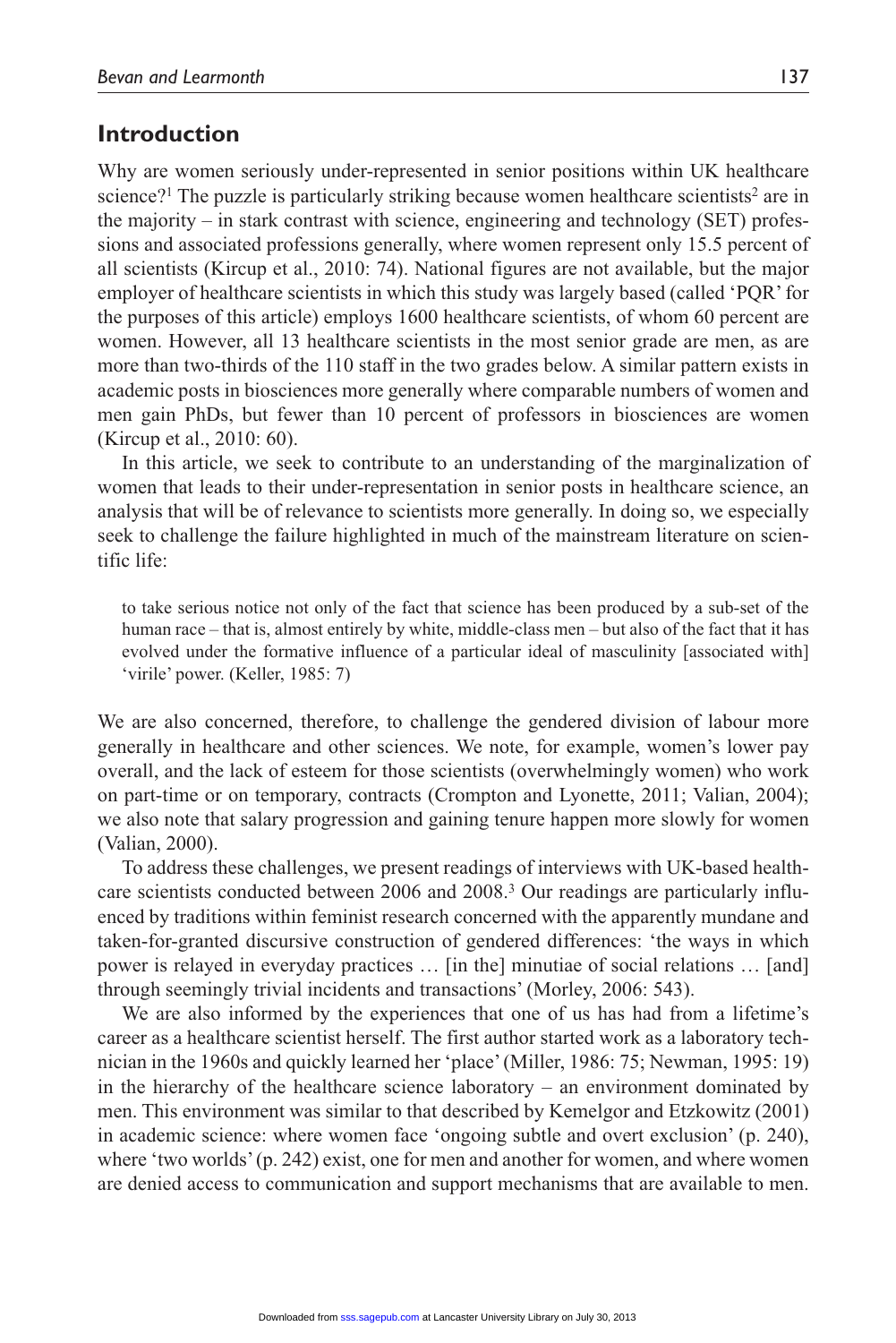However, although always perturbed by such difficulties, she had no language through which to question and oppose – or even fully articulate – these difficulties and 'assum[ed she was] ... deficient' (Miller, 1986: xiii).

Like the women interviewed, the first author rarely challenged the masculinist actions for much of her working life. This began to change around 2000, upon taking a part-time master's degree in management studies, when, for the first time, she became exposed to feminist concepts that had previously been (at best) on the periphery of her consciousness. She then started to see ways to articulate better the sorts of concerns she had long been bothered by but had not been able properly to name. Indeed, enthusiasm for more feminist ideas was such that she continued to study part-time until 2009, gaining a social science PhD, while working full-time in PQR. Hence, we wish to emphasize that we are seeking to be politically engaged in this article – to produce 'passionate scholarship' (Dubois, 1983: 108) – because of our personal stakes in the issues studied.

However, readings that emphasize the subtle nature of women's disadvantage in healthcare science are offered, not merely because they resonate with the experiences one of us has had as a woman working in healthcare science, but also because arguments of this nature are underplayed in many of the official, policy-orientated reports intended to improve the numbers of senior women in UK healthcare science. Subtle forms of discrimination have become the commonest sort of explanation for the underrepresentation of women in science (Rhoton, 2011) and other similarly prestigious occupations, at least among social scientists (Bendl, 2008; Benokraitis and Feagin, 1995; Fotaki, 2011; Jeanes et al., 2011; Morley, 2006; Pringle, 1998; Risman, 2004; Wajcman, 1998; and see specialist journals including, for example, *Gender & Society* and *Gender, Work & Organization*). However, any kind of research of this nature appears to have been more or less unknown to the scientists interviewed in our study, participants (both women and men) still appearing to favour theories of women's 'lack' to explain gendered inequality.

We speculate that the novelty of our work for many healthcare scientists may arise in part from the hegemonic status still accorded to the experimental paradigm and the idea that 'science values control and subordination' (Martin, 2001: 608; see also Albert et al., 2008). While experimental methods are clearly appropriate for the conduct of healthcare science *as science*, its hegemony is problematic nevertheless because it appears to have led to a disregard for interpretive social scientific research in the study of the social practices within healthcare science. As Albert et al. (2008: 2529) observe 'our findings suggest that social scientists who pursue qualitative methodologies currently have the support of only a subset of biomedical scientists, mainly those who have been exposed to social science research.' We use qualitative methods influenced by feminist ideas in the belief that they represent a means to explore issues that, without their use, are difficult to see, or even to name.

Our aims, then, are twofold. The first aim is to highlight how our findings in healthcare science share affinities with, but also significant differences from work using similar methods and assumptions conducted in other areas of science. In other words, we aim to contribute to knowledge about gendered relations in healthcare science and in science more generally. Our second aim is complementary to the first. It is to use our research as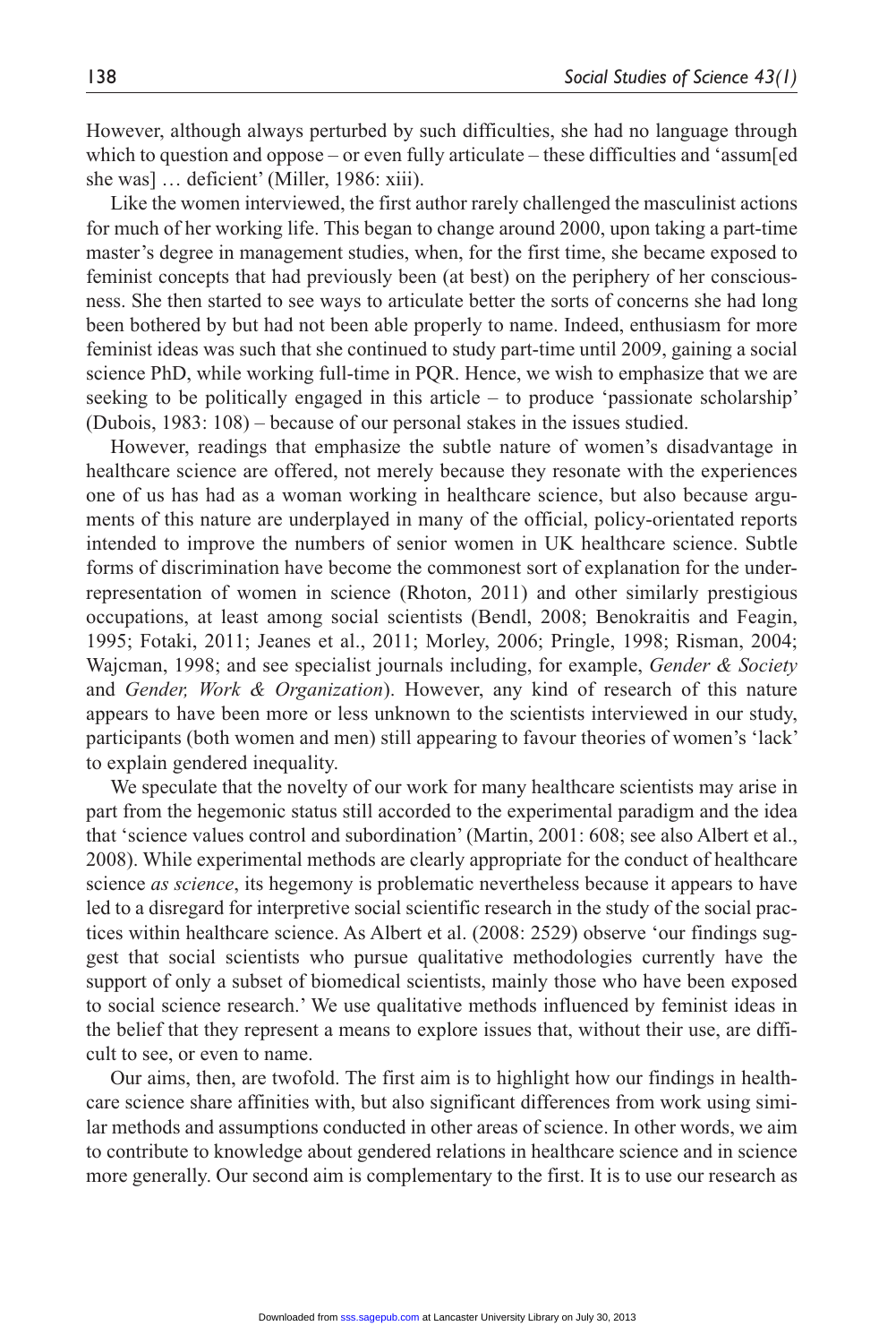a vehicle to suggest how things might be changed in science – especially, though not exclusively, in healthcare science.

This article proceeds as follows: First, we review some of the key findings about the position of women in science and how these findings have been used (or not) in relation to current policymaking concerning gender equality in healthcare science. After an account of methodology, we turn to the empirical materials. Following further discussion, we conclude with suggestions about how feminist ideas, while hardly guaranteeing change, have the potential to make a positive difference to the situations of women and men in healthcare science.

# **Women and the masculinist discourse in healthcare science workplaces**

Science, a hugely influential and prestigious domain still overwhelmingly dominated by men, has long represented a target for feminist analyses (Creager et al., 2001; Harding, 1991; Keller and Longino, 1996; Schiebinger, 1989). Of course, there are varieties of feminisms (Calás and Smircich, 1996; Code, 2000), just as there are multiple aspects of science that have attracted feminists' interest. But in this article we focus on feminist work that draws attention to the more subtly damaging masculinist discourse that affects the taken-for-granted 'patterns of behaviour, beliefs, symbols and identity reproduced' within organizations (Hearn, 2002: 42). This masculinist discourse is the foundation for the subtle sex discrimination that comprises 'the unequal and harmful treatment of women that is typically less visible … [and] is often not noticed because most people have internalized subtle sexist behaviour as "normal", "natural", or customary' (Benokraitis and Feagin, 1995: 41). Furthermore, because it is generally unnoticed, the perpetrators (and the victims) may not be fully aware of its effects.

The sort of subtle, discursive enactments of gender advantage to which we draw attention have been subjected to analysis by social scientists in fields outside healthcare science, including in broader science itself (Creager et al., 2001; Harding, 1991; Keller and Longino, 1996; Schiebinger, 1989; Sonnert and Holton, 1995), in academia (Husu, 2001; Kantola, 2008; Morley, 1999, 2006), in health (Witz, 1988, 1992), in nursing (McMurray, 2011) and in medicine (Crompton and Lyonette, 2011; Pringle, 1998). We have also been influenced by similar work in organization studies (Bendl, 2008; Benokraitis and Feagin, 1995; Ford and Harding, 2010; Ford et al., 2012; Katila and Merilainen, 1999; Learmonth and Humphreys, 2012; Martin, 2001) and management and leadership more specifically (Billing, 2011; Broadbridge and Hearn, 2008; Page, 2011). While not all these analyses are discursive in orientation, they do show that subtle forms of sexism are recognized widely in social science publications. Indeed, in the discussion of female gender disadvantage in science itself, Valian (2004) coined the term 'gender schemas' to describe the subtle actions that work to 'disadvantage' women (p. 208), suggesting that in science:

[t]he main answer to the question why there are not more women at the top is that our gender schemas skew our perceptions and evaluations of men and women, causing us to overrate men and underrate women. Gender schemas affect our judgments of people's competence, ability and worth. (p. 208)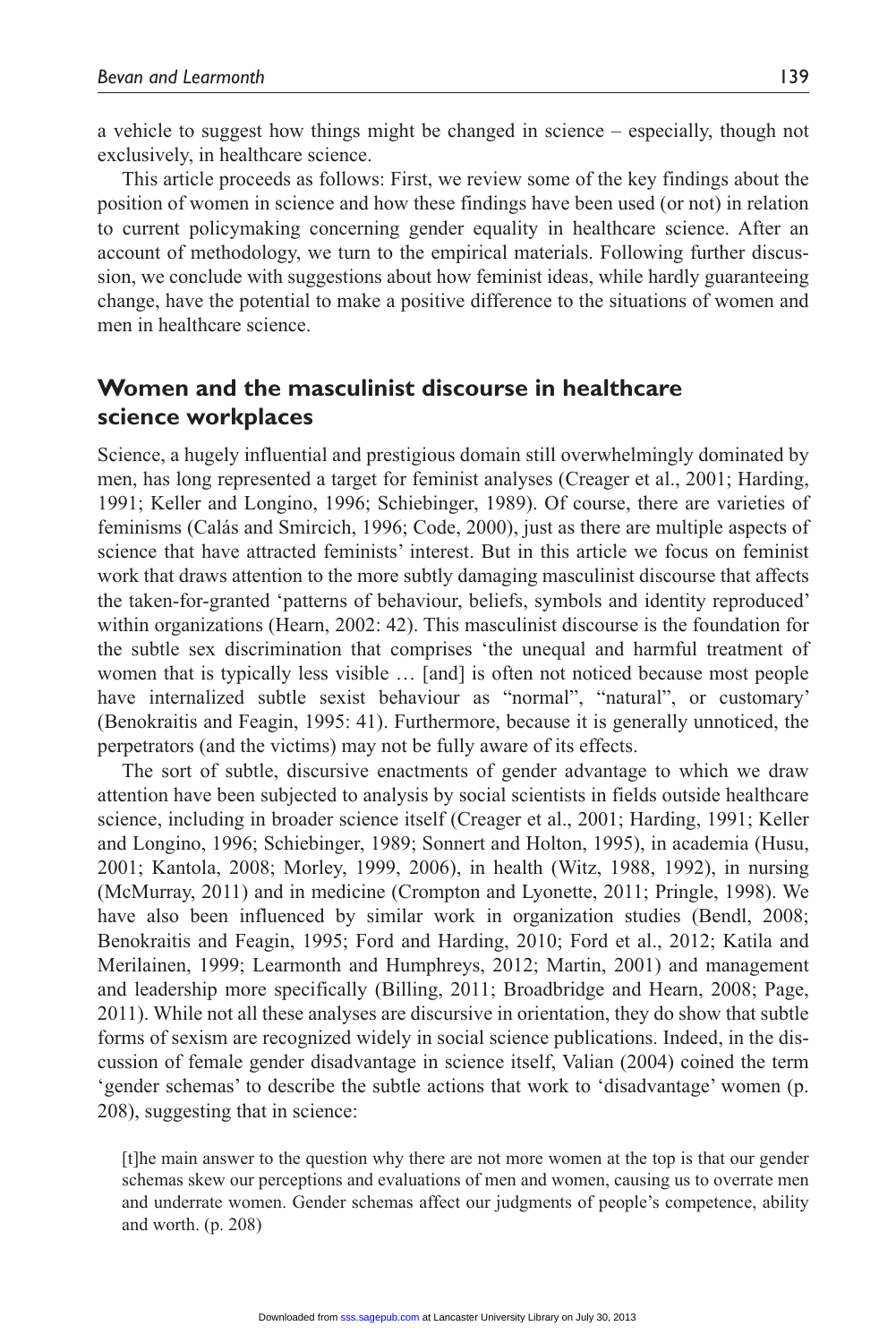Referring to the work of Acker (1990) and Martin (2001) among others, Rhoton (2011) also describes how these subtle 'gendered structures and cultures impose sets of masculinized expectations on scientists that limit the range of acceptable behaviours and professional demeanours' (pp. 696–697) open to senior female academic scientists. Rhoton (2011) concludes that 'many of the harmful practices in which men engage may not be intentional' but, of particular note to us, that women scientists themselves 'may also contribute to gendered barriers' (p. 697). Women, Rhoton (2011) argues, contribute to the gendered practices because they do not distinguish them from 'normal' scientific professional practices that they see as parts of 'gender-neutral meritocracies' (p. 699). In Rhoton's (2011) interpretation, women do not want to emphasize their difference but rather want to 'fit in' (p. 706); they eschew practices they regard as feminine or as associated with women because these tend to perpetuate female stereotypes such as 'women do not take criticism … well' (p. 702). In science, then, femininity is 'constructed as subordinate to masculinity' (Rhoton, 2011: 707, citing West and Zimmerman, 1987). And, as Fotaki (2011) reports, in academe, women's 'embodied (sexual) presence largely determined what they could (not) do or say at work and the position from which they could (not) do so' (p. 45).

Thus, as Fletcher (2001) describes, when women manifest 'empathy, vulnerability and connection' (p. 9), they are regarded as too caring or relational. Carlson and Crawford (2011) go a stage further and suggest that relational practices are regarded as 'ineffective' (p. 371) whether they are performed by women or by men; such practices are rarely rewarded and are even actively discouraged by both sexes partly because they do not have the language to describe them in ways acceptable in organizational life (p. 363). We suggest that assessing women as caring and therefore ineffective provides a rationale for women to be excluded from decision-making groups.

Of course, the lack of women's progress in science has been recognized among the UK science official policymaking bodies – albeit not in explicitly feminist terms. For example, a pivotal report advised the UK government in 2002 on improving the education and employment of women in science and related disciplines (Greenfield et al., 2002). Emphasizing, in particular, the business advantages of promoting equality, the Greenfield Report was highly critical of the current situation and stated that the 'problem … cannot be tackled with one sweeping action but … requires a pragmatic and consistent approach from the organizations involved in managing and nurturing the nations' scientists' (Greenfield et al., 2002: 9). As part of its acceptance of the Greenfield Report, the Department of Trade and Industry (DTI, 2003) set up the UK Resource Centre for Women (UKRC) in SET with the aim of delivering the government's equality strategy. Indeed, in fulfilment of this role, the UKRC's recent guide (Kircup et al., 2010) promotes gender equality in science organizations, in which it continues to emphasize the business advantages of gender equality in ways established by the Greenfield Report. These are advantages, which, they hold, lead to 'better business performance' (Kircup et al., 2010: 6).

These policy reports do refer to a limited amount of research similar to our own. For example, noting the work of Morley, Greenfield et al. (2002) suggest that women in science tend not to 'complain of overt discrimination but of having to work harder to convince and persuade their managers that they want and need more responsibility which they see being given automatically to their male colleagues' (p. 45).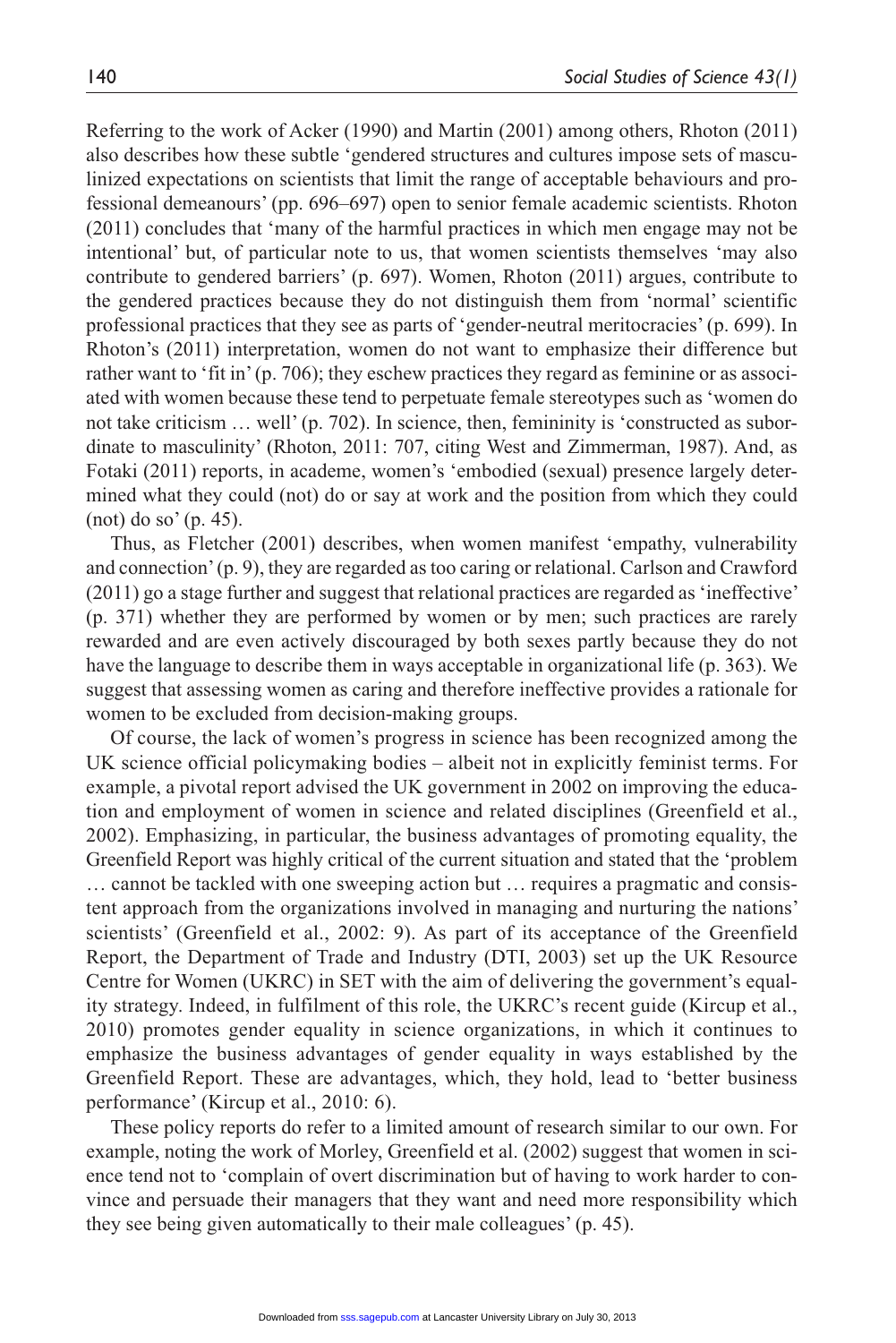Greenfield et al. (2002) also include a brief discussion of the factors exacerbating attrition, which they state includes the '[l]ack of transparency of appointments process … sexual harassment/bullying/continual teasing – often subtle and even unintentional' (p. 46). While we welcome these official acknowledgements of some of the problems, we feel, nevertheless, that such initiatives have yet to recognize sufficiently the masculinist discourse that underlies much scientific practice. In particular, the emphasis by Greenfield et al. on the business case for gender equality, endorsed by Kirkup et al. (2010), who state that gender equality is a 'business bottom-line issue' (p. 34), arguably reinforces this masculine culture. We follow Perriton (2009) in arguing that '[t]he standard business case is problematic because it constrains, rather than opens up, the discussion of social justice issues in the workplace' (p. 240).

Our insights are offered to policymakers, therefore, because the emphasis on women's accounts of their experiences brings new insights into why women remain predominantly in the lower grades and are hindered from reaching their potential. Various other initiatives at the UK level,<sup>4</sup> European level<sup>5</sup> and in the Unites States<sup>6</sup> are working to improve the employment practices that currently hinder women's advancement, but these schemes seem to be mainly focussed on the case for improving research science rather than public sector healthcare science, and not focussed on the subtle disadvantages women face. Nevertheless, there could be lessons to be learnt for healthcare science.

Thus, our analyses address gender issues discursively, in significantly greater detail than found in these reports, within an explicitly feminist framework and in the specific context of healthcare science. Our particular contribution is to provide rich descriptions of the subtly gendered phenomena that women in healthcare science interpret as harmful to them. These descriptions are offered as potentially valuable both to individual scientists and to policymakers. So, let us turn to our methods.

# **Methodology**

Our study is based upon 42 in-depth interviews conducted by the first author. I (the first author) therefore describe my work in the first person singular in this section. The firstperson methods account is a deliberate rhetorical trope, intended, in part, to distance me from the 'scientific' (and masculinized) convention of a supposedly impersonal thirdperson passive voice (Martin, 1990; Watson, 1995). But I also use it in order to emphasize that my personal identity, as the interviewer, is, in itself, an important factor in the overall research process. As Ramazanoğlu and Holland (2002) remind us, 'feminist methodology cannot be independent of the ontology, epistemology, subjectivity politics, ethics and social situation of the researcher' (p. 16).

The majority of the people I interviewed (38/42) were healthcare scientists, 35 of whom worked in the public sector and three in private sector laboratories related to healthcare. The four (of 42) people interviewed who were not healthcare scientists were chief executives or Board members, interviewed because they occupied key positions of influence in public scientific institutions. The majority (33/42) were employed within PQR, a pseudonym for a large publicly funded body outside the National Health Service (NHS) and concerned with delivering health-related laboratory services, among other things. I interviewed a wide range of healthcare scientists – from the most senior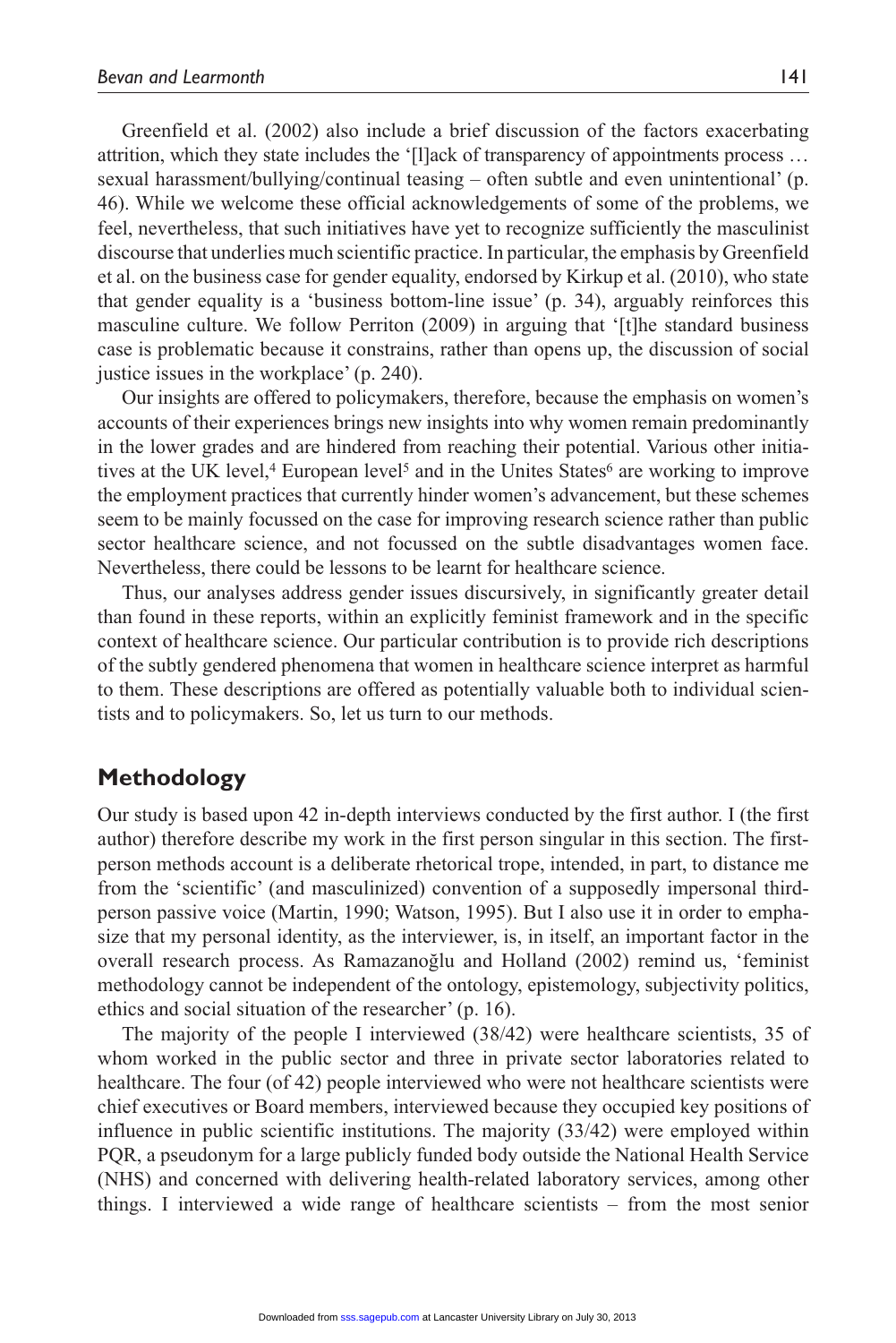managers to those carrying out day-to-day laboratory work. They came from ethnically diverse backgrounds. Although my primary interest was in the accounts of women in science, I interviewed 11 men, from a conviction that men's views and experiences were likely to be important for women (De Cheveigné, 2009; Gatrell, 2006; Stanley and Wise, 1993), given the traditionally male-dominated nature of laboratories, where men fill the majority of the senior posts despite being in the numerical minority in the healthcare science workforce overall.

Interviews typically lasted 60–90 minutes, each one being taped and transcribed in full. The complete set of transcriptions totalled some 431,200 words. All participants knew that I was interested in why women do not progress in science to the same degree as their male counterparts. I invited participants to talk broadly about their work-based experiences and, in keeping with Martin's (2001) consideration that 'announcing a focus on gender prompted defensiveness [and] confusion' (p. 594), I was generally able to prompt them to discuss how they thought their gender had affected their careers in science. I did not express any specific feminist ideas, as I considered this might be counterproductive in an environment where feminism has a low profile and a 'negative reputation' (Ramazanoğlu and Holland, 2002: 157).7

My overall approach, then, was heavily influenced by authors who have outlined feminist interview methodologies (Oakley, 1981; Ramazanoğlu and Holland, 2002; Stanley and Wise, 1993), and so I adopted a style of interviewing that was conversational, open and empathetic. I self-consciously steered away from the (masculinized) 'proper' interview, described by Oakley (1981) as one where '[t]he motif of successful interviewing is "be friendly but not too friendly"' (p. 33), allowing our conversations to flow in the directions that emerged. Most of the interviewees, both men and women, seemed to enjoy talking about themselves and having the chance to be reflective, apparently rarely having such an opportunity. Such two-way sharing was assisted by being professionally acquainted with 28 of the interviewees; the others were either part of the same organization or had been recommended to me. As a healthcare scientist myself, with a career of over 40 years in UK public sector laboratories, my background was similar to those of several of the women interviewees and I felt that this understanding facilitated the interview discussions.

I analysed the interview transcripts together with the second author. We felt that joint analysis was particularly important, as working together enabled us to view the empirical material from a number of standpoints. I interpreted the accounts of women and men from a position reliant upon my years of experience as a female healthcare scientist. My colleague, a male social scientist and pro-feminist – someone with a 'commitment to gender equality as part of contemporary modern masculinity' (Bjørnholt, 2011: 6; see also Hearn, 2000) – has never worked in a laboratory, but could bring to the analysis his experience of being a senior man in a university, along with his awareness of (some of!) the advantages of being a (white, middle-class, heterosexual) man. Indeed, working on the analysis has brought home to him new ways in which some of his own actions at work might have been harmful to women.

Our analysis has been developed primarily with reference to the women's accounts. But we have also included a number of the men's accounts of similar situations (with their usually rather different interpretations), with the men's interpretations being read in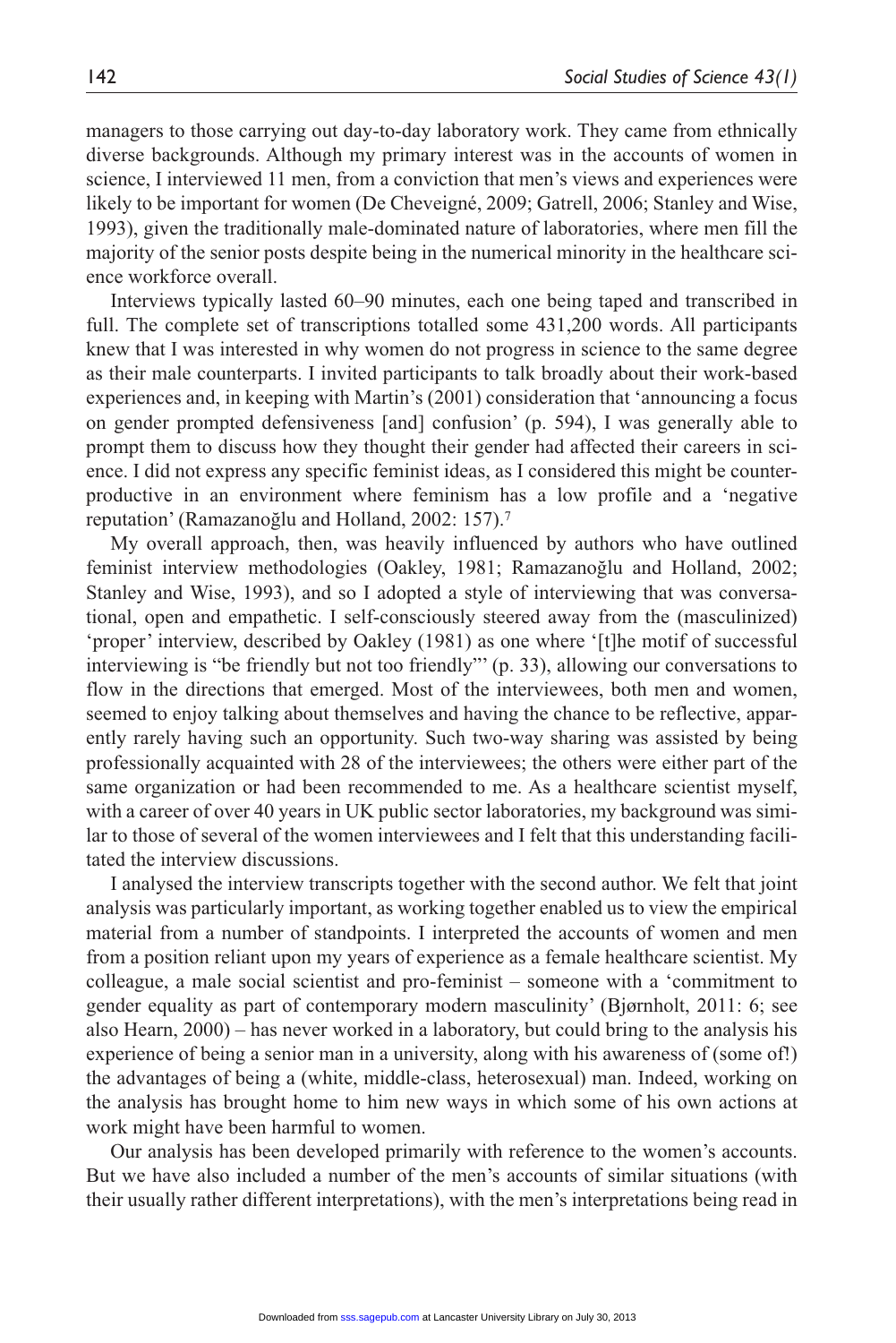the light of the women's accounts. However, this interpretive strategy should not be taken to imply that we think women's accounts are inherently 'better' than men's. Rather, we focus on women's accounts both because they are often significantly different from men's and also because such subordinate voices are rarely heard within healthcare science. Indeed, we follow Miller (1986) in believing that:

The dominant-subordinate situation was – and is – depriving and distorting to members of both sexes, but in different ways for each. The point is that the close study of an oppressed group reveals that a dominant group inevitably describes a subordinate group … in terms derived from its own systems of thought. These same … categories guide the dominant group's explanations about itself. (p. xix)

We proceed, then, by elaborating upon characterizations in the women's accounts of men's behaviour that they said subtly disadvantaged them. In order to structure our analysis, we have loosely grouped them in interconnecting sections: 'men support men', 'men don't do support work' and 'men exclude women'.

# *Men support men*

Though it was expressed in a variety of ways, one striking aspect of many of the women's accounts was the view that men received more favourable treatment from male managers than women did. For instance, here an interviewee observed that men did not have to abide by the same regimes as women:

I knew I wanted to influence things but I've had to fight tooth and nail for everything I've got. The men seem to get away with murder in my opinion and if I was to say and do some of the things they do, then I don't think I'd be in the position I'm in.

Consistent with Tannen (1992), who argues that working hard does not necessarily lead to success and career progression, this woman felt that she was treated less well than her male colleagues. She thought that this dual standard was applied and not noticed by her boss, and she felt she had only made the progress she had by strict adherence to what he wanted – whereas she thought her male colleagues were not rebuked, for instance, for being late for a meeting:

[He] is very specific about time and if he's going to meet you he'll tell you I've got three minutes not five minutes not ten minutes but three minutes. If you're late for a meeting then you're in big trouble, me particularly, but one of the managers who is male, he can be an hour late and it's just laughed at because it's the norm for him.

Another woman spoke of the protection she thought a male colleague received from their joint boss:

Mike [her manager; this, and all subsequent names are pseudonyms] would never, um challenge Tom [colleague on the same grade]. You know, I think it's because Tom's a man, but with me and other girls in the lab as well, I think, yeah, we all get challenged if there is a problem or something. But not Tom; no, not as much; not at all.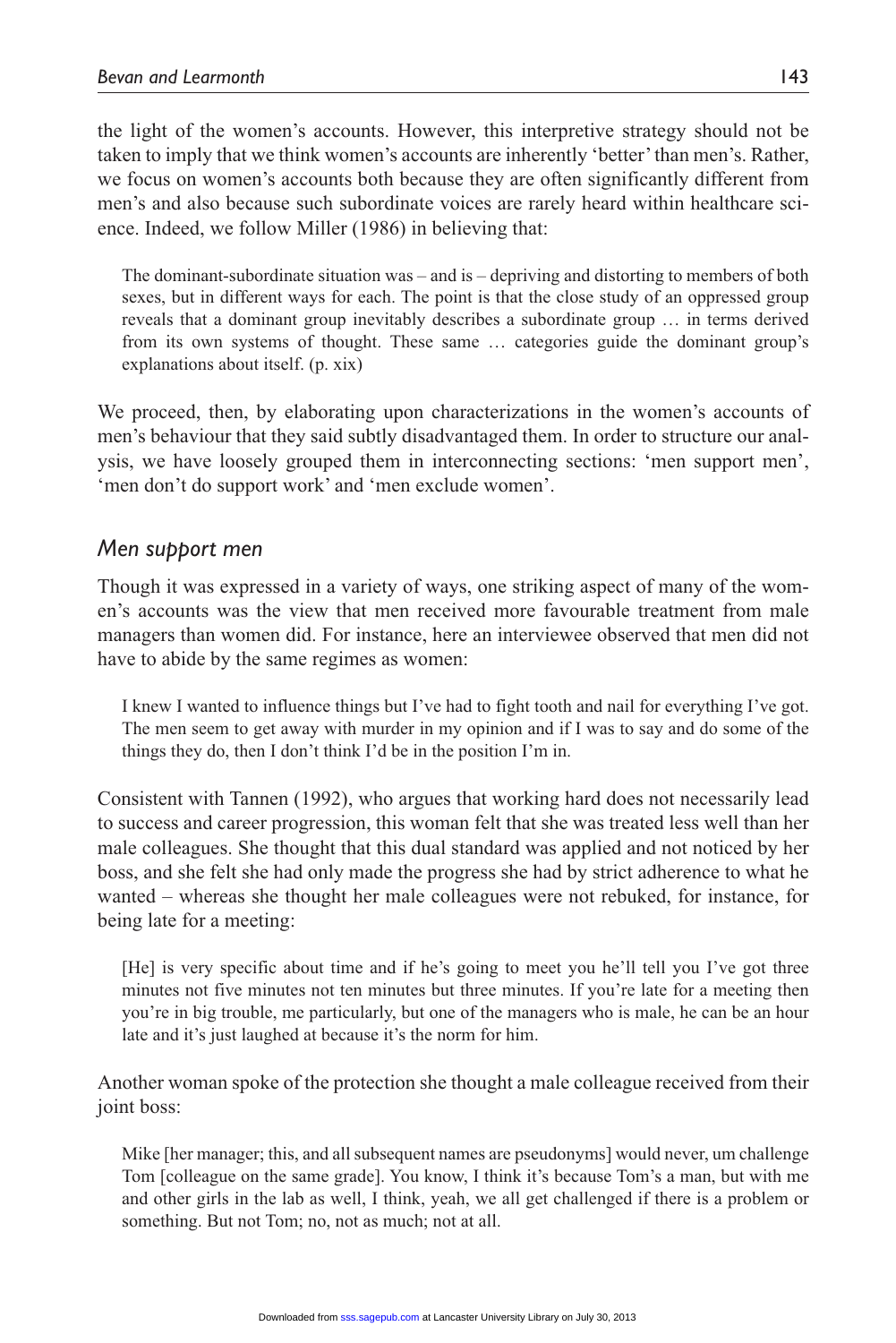This kind of story was told by a number of women. Indeed, the basic plot, as well as some of its discursive features (both this and the next account refer to female scientists as 'girls', for example), were echoed by this respondent:

Bill [a colleague] is treated [advantageously] maybe [because] he is more intimidating than a girl. I don't know; I wouldn't say it's sexism except that, well, there are underlying things you couldn't really classify as sexism. It's all these little subtle things and it is subtle you know.

These three women believed that the cultural advantages associated with being a man were enacted in taken-for-granted and subtle ways. Like Valian (2004), they could see that men were rated more highly than they deserved, but women also shared difficulty in articulating the precise nature of the unfairness – and the reasons for it. Like one of Sonnert and Holton's (1995) female respondents who said, 'I don't think I could have described well enough what I was experiencing when it was happening' (p. 129), women in our study seemed to find it difficult to articulate their maltreatment. Such difficulties are unsurprising. Claims that men are more intimidating than women or that they are harder for managers to challenge can hardly be read off from obvious, self-evident criteria. Indeed, the interviewees' hesitancy and caveats also suggest that they may have been conscious of their lack of power to make such claims; a lack of power that is a particularly important consideration when judgments are necessarily based on subjective criteria – and when the managers in their accounts would probably have greeted such views with scepticism, even, perhaps, with outright hostility.

In the accounts of a number of women, however, one of the most direct consequences of men's day-to-day support for other men was in recruitment decisions. According to this respondent, for instance, men could achieve promotion for their confidence, rather than for (more conventionally defined) work-related abilities:

I'm generalizing, but on the whole, from what I've seen, men are able to talk a lot and to appear very confident and that seems to get them promotion, but sometimes [there is] little to back it up. One good example is Jim Brown; he has just been promoted to the same level as me because he's a very confident person. You'd think that you'd have to have good management skills, good team building skills, as well as being a good scientist, which would be valued highly, but not here.

Thus, characteristics associated with forms of masculinity (an ability 'to talk a lot and to appear very confident') are believed to trump those official criteria ('good management skills, good team building skills … being a good scientist') that are supposedly used as the bases on which senior scientists are promoted. Indeed, such gendered readings of the ways in which suitability for promotion (really) gets assessed tend to render problematic those accounts of recruitment practices given by the men interviewed:

In some ways women are held back because they will not perform at interview; they are not fully convinced that they should be there. I've been amazed at some of the CVs, then I look at the person and talk to them and they do not have the confidence commensurate.

As Fotaki (2011) points out, to succeed in a man's world, women must comply with the 'limitations of their embodied presence – their comportment, expression, speech and so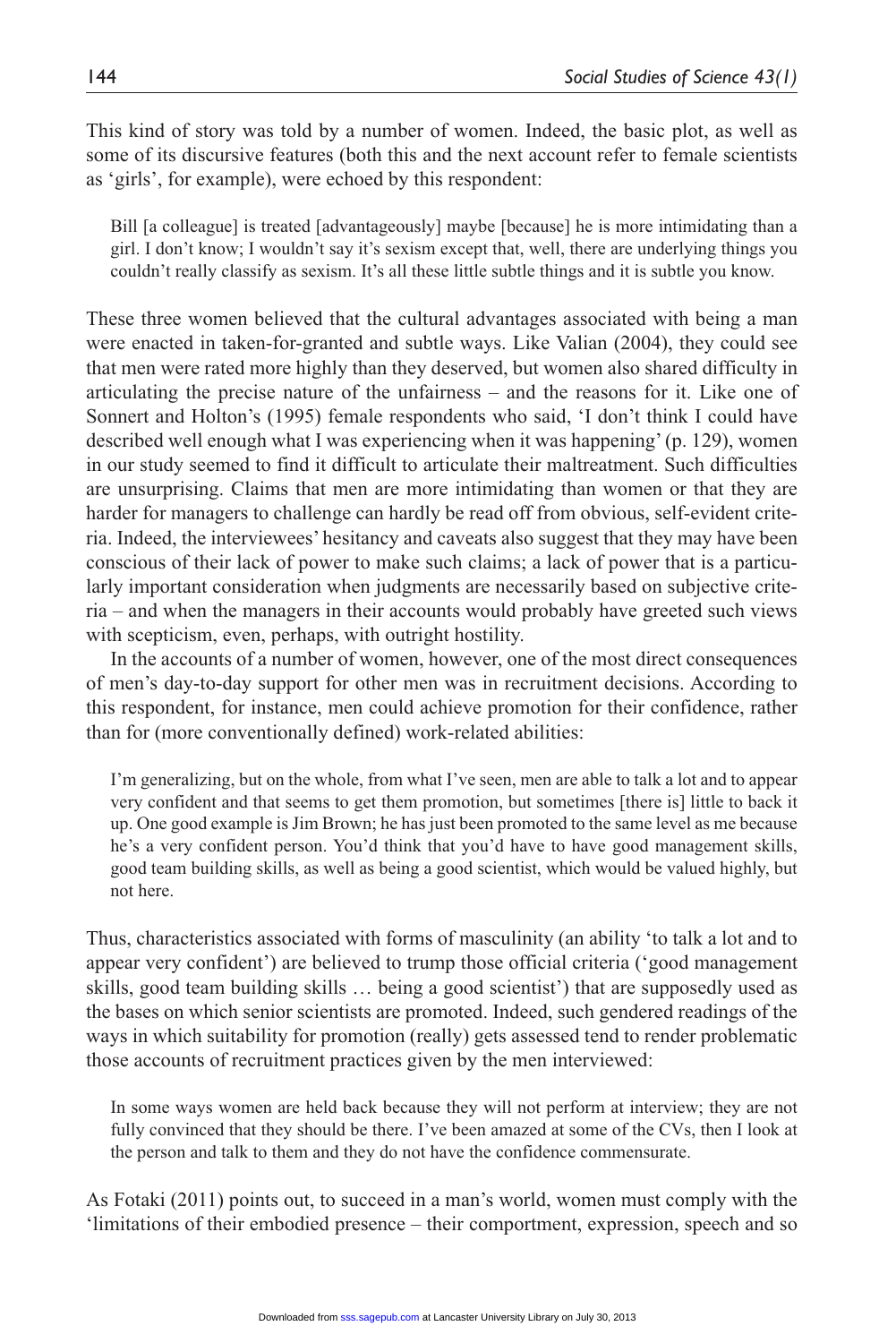on' (p. 48). This male Board member saw confidence as a primary reason for recruiting senior staff, and if women did not show sufficient confidence to meet his personal criteria, they were not appointed. Furthermore, in contrast to women, it also seemed to us that men, in their accounts, tended to 'read from' officially sanctioned scripts about individuals' competence and merit. As one male chief executive said:

We had three women apply for the most recent recruitments to the Board, but they didn't get it as the promotion appointments are still based on merit and competence. I think most people in [the organization] try to say when they are doing panels 'what are the competencies you require for this job?' and 'who fulfils those competencies best?'

When pressed to say more precisely what constitutes the nature of criteria like 'merit and competence', another chief executive made particularly revealing comments, as characteristics other than 'merit and competence' were deemed to be more important:

We interviewed for one job, and there was a serious internal candidate, and the reason she didn't get it was because people regarded her as too aggressive and wouldn't make it work; [she was] very able, but divisive.

In noting the judgment that the woman was 'very able', but that her ability was outweighed by being considered 'too aggressive', we are particularly interested in what counts as 'too aggressive'. As Tannen (2008) argues:

[i]f a woman speaks or acts in ways … expected of a woman, she will be liked but may be underestimated. If she acts in ways …expected of a person in authority, she may be respected but will probably be viewed as too aggressive. (p. 127)

The so-called aggressiveness referred to above might well be interpreted in a man as mere assertiveness or the displaying of confidence and so be welcomed as a positive quality. This example also illustrates the double standard to which women are held whereby 'identical behaviours are not defined as the same but as different due to the sex of the performer and the social context in which they take place' (Eichler, 1980: 16). In addition, as Eichler (1980) points out, 'our language is tied to sex, our vocabulary is not adequate to describe the absence of sex differences when it occurs' (p. 14).

Not only did many women believe that men constructed women as unsuitable for senior jobs, but also some of the men's accounts lead us to suggest that men also supported other men indirectly – by constructing women as better suited for operational science jobs than men. Here, for example, is an account from a senior male healthcare scientist:

I think women are much more focused and they're patient. If you give them a task they will do it; men will tend to deviate. And if someone comes along with something more interesting, men will move away from what they should be doing, and women don't. I mean we've got a study going on now where we've got four women working and they are so focused. You go in there and say I think we should do this, or there's a problem and we're going to try and solve it, try this, try that, and it's just done, you know they just do it. They come back with the results or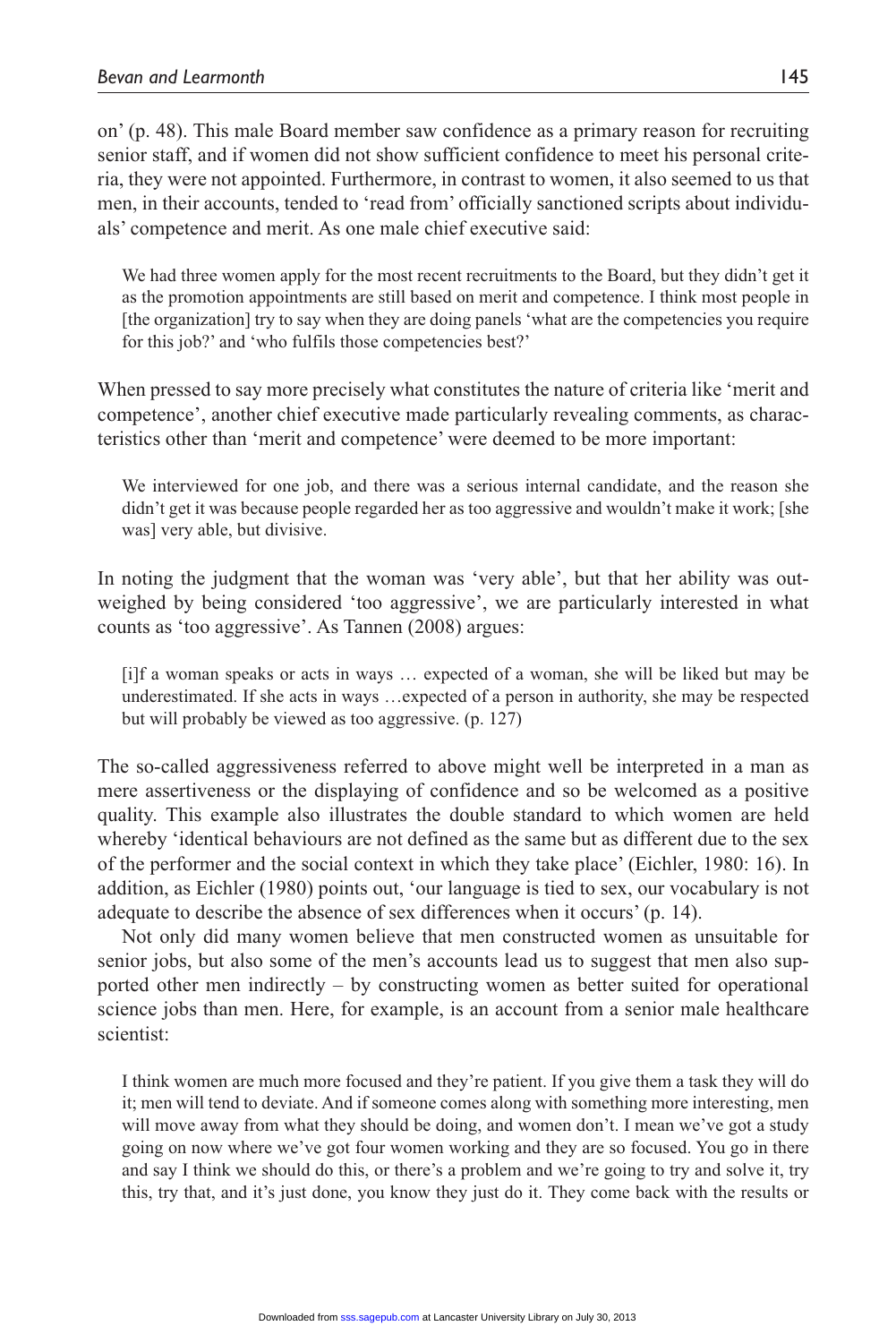they put it on the computer and the next thing you know you've got an e-mail with a pile of results on it. If you ask a man to do it he'll faff around for ages and then he might change what you asked him to do because he thinks it's better than what you suggested and so you have to go back and do it again. And there are things like that. And maybe I just think it's easier to work with women, there's less conflict. You do get more conflict working with men. They get all this peeing on the post sort of stuff.

Though presumably offered as a positive appraisal of women's potential, we think that some of these claims are rendered more ambiguous when read in light of the women's accounts. One example is the way the interviewee said he dealt with women, telling them: 'I think we should do this, or there's a problem and we're going to try and solve it, try this, try that'. Perhaps for those on the receiving end of it, such behaviour might feel like getting regularly challenged – reminiscent of the account of her manager given by one of the respondents quoted above. Similarly, while one would hardly expect him to admit it directly, his evident dislike of conflict with men supports the beliefs that male managers are intimidated by other men. Indeed, his remark about men 'peeing on the post' suggests that he saw men's behaviour as directly challenging his status as the laboratory's top dog.

Furthermore, one might speculate, there is a positive side to the sort of male behaviour caricatured in this excerpt. Someone who thinks he can better his manager's suggestion might make his manager uncomfortable, but might also be regarded as the sort of man who has ability to work on his own initiative, who has confidence and so on. Indeed, the caricature of the man who thinks he can do 'better than what you suggested' might be reminiscent of the Jim Brown mentioned in one of the women's excerpts earlier – who was said to have been promoted because of his confidence. Conversely, the supposedly positive caricature of women – as cooperative – hardly has value in career terms: doing as you are told does not make you a credible candidate for senior posts. In fact, being cooperative might be interpreted as acting in relational ways; ways that 'get disappeared' as Fletcher (2001) memorably puts it: 'certain behaviours "get disappeared", not because they are ineffective but because they get associated with the feminine, relational, or so called softer side of organizational practice' (p. 3).

In other words, it seems to us that women are caught in a no-win situation, as Tannen (2008) describes, '[w]omen are subject to a double bind, a damned-if-you-do and damned-if-you-don't' (p. 126). If they challenge managers overtly, although their (masculine) scientific abilities might be appreciated as a consequence, in failing to conform to wider cultural expectations about how women should behave, they also risk being judged too aggressive. Women are expected to behave in ways befitting women, and if they do not, they suffer for it (Adler, 1993; Bendl, 2008; Eichler, 1980; Fotaki, 2011; Tannen, 2008). Some women seemed to be aware of this double bind and found ways of coping with it, albeit not in ways they were happy about. One woman, for instance, was mindful of what she could and could not say to her boss: 'I am very outspoken and I'm very verbal but I get on well with him because I'm submissive'. This woman realized that challenging her boss was counterproductive, so she coped by being 'submissive' and not questioning his requests. Her submissiveness in turn might be interpreted by her boss as a relational characteristic that was ineffective in practice (Carlson and Crawford, 2011). This may well have meant, then, that she was not given the roles that would assist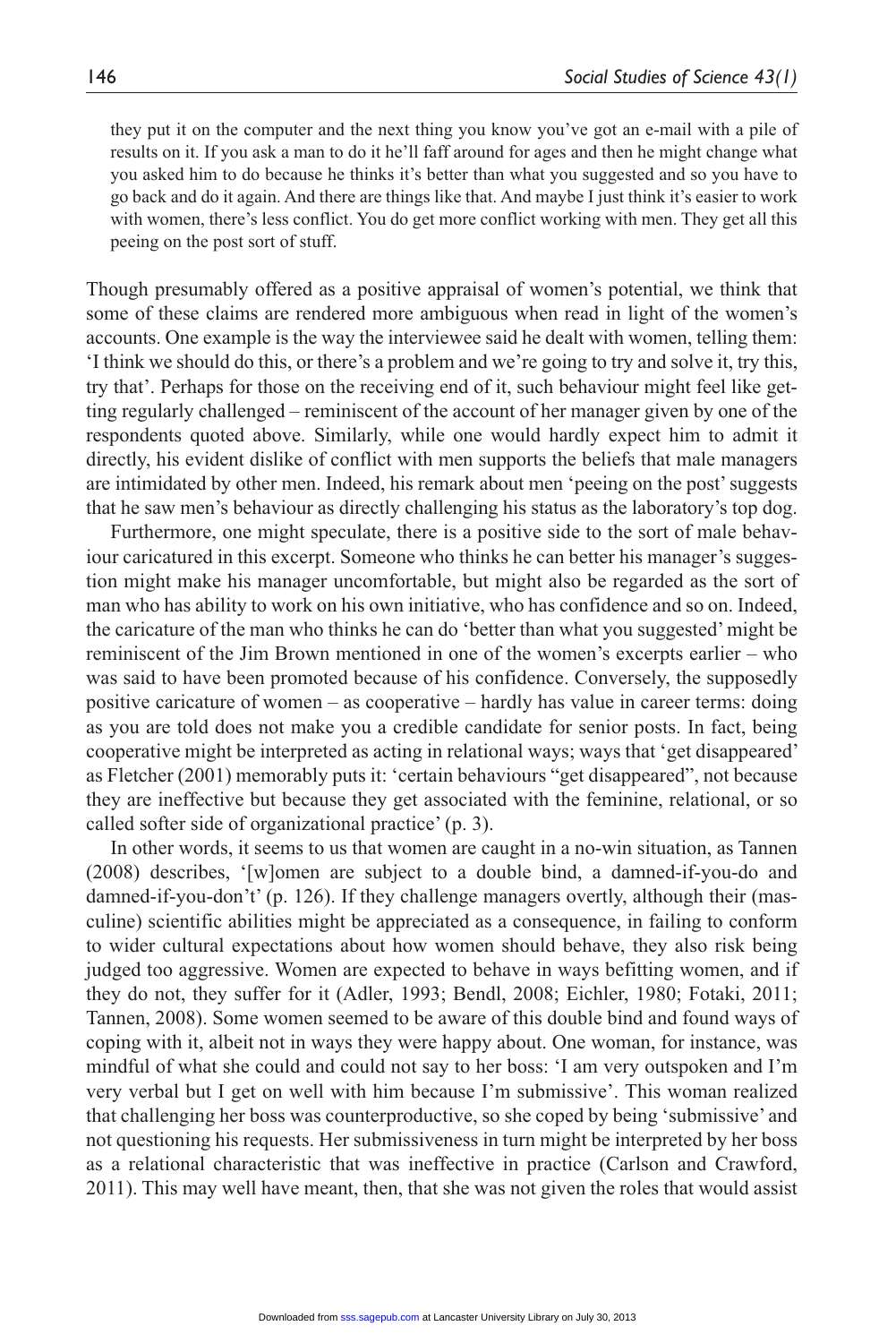her in her development as a scientist but instead was encouraged to take on the support roles that kept her in a subordinate position. Indeed, in the next section, we focus on this aspect of men's behaviour in the women's accounts: that they avoided taking on support roles.

# *Men do not do support work*

Support roles are, of course, essential for science to continue, but doing them gains one little (if any) career credit. The theme was neatly summed up in this complaint:

I'm more likely to sort out something that needs sorting than to say, 'I'm gonna write my papers!', whereas the chap I share an office with is very happy to say, 'sod that to everything!' and sit there and do nothing but write papers all year. And so, obviously, his publication record is fantastic.

Of course, this man can only write his papers all year if another scientist is prepared to take on his share of the necessary support tasks, and as Ford and Harding (2010) argue, cultural expectations surrounding gendered roles make it more likely that women will do such tasks:

[w]omen, in conforming to the appropriate configurations of gender have a higher percentage of contacts with people … spend more time … on administration work; spend more time communicating; tour buildings and care for the physical environment more. (p. 505)

Indeed, we think that the enactment of such gendered roles within general society is even stronger within science, given its historical legacy for support work to be associated with the feminine. Such a legacy acts both to devalue support work and to reinforce the cultural assumption that it is women who are the 'natural' support workers, who, as in nursing, tend to take on the 'role of "handmaiden" to male professionals' (Witz, 1990: 688). The same woman continued:

If somebody has a problem with their machine they'll ask me rather than him. Although he has more staff to manage than me, he's only worried about his section and doesn't care about that except when it impacts on him.

Unsurprisingly, then, many women expressed ambivalence about doing support work. They knew it was important, may even have liked doing it, but realized that taking it on was unwise in career terms. For instance, another woman was similarly willing to take on unpopular jobs in the laboratory, but knew herself to be disadvantaged because her work was not recognized:

I'm very organized and I've taken on a lot of other roles within the laboratory because we're going for accreditation at the moment and I've done a huge amount of work towards that [extra set of responsibilities listed], those are all the roles I do in my lab and I'm not trying to boast but I do take stuff on that I don't have to. I do feel undervalued and I don't think my achievements are seen.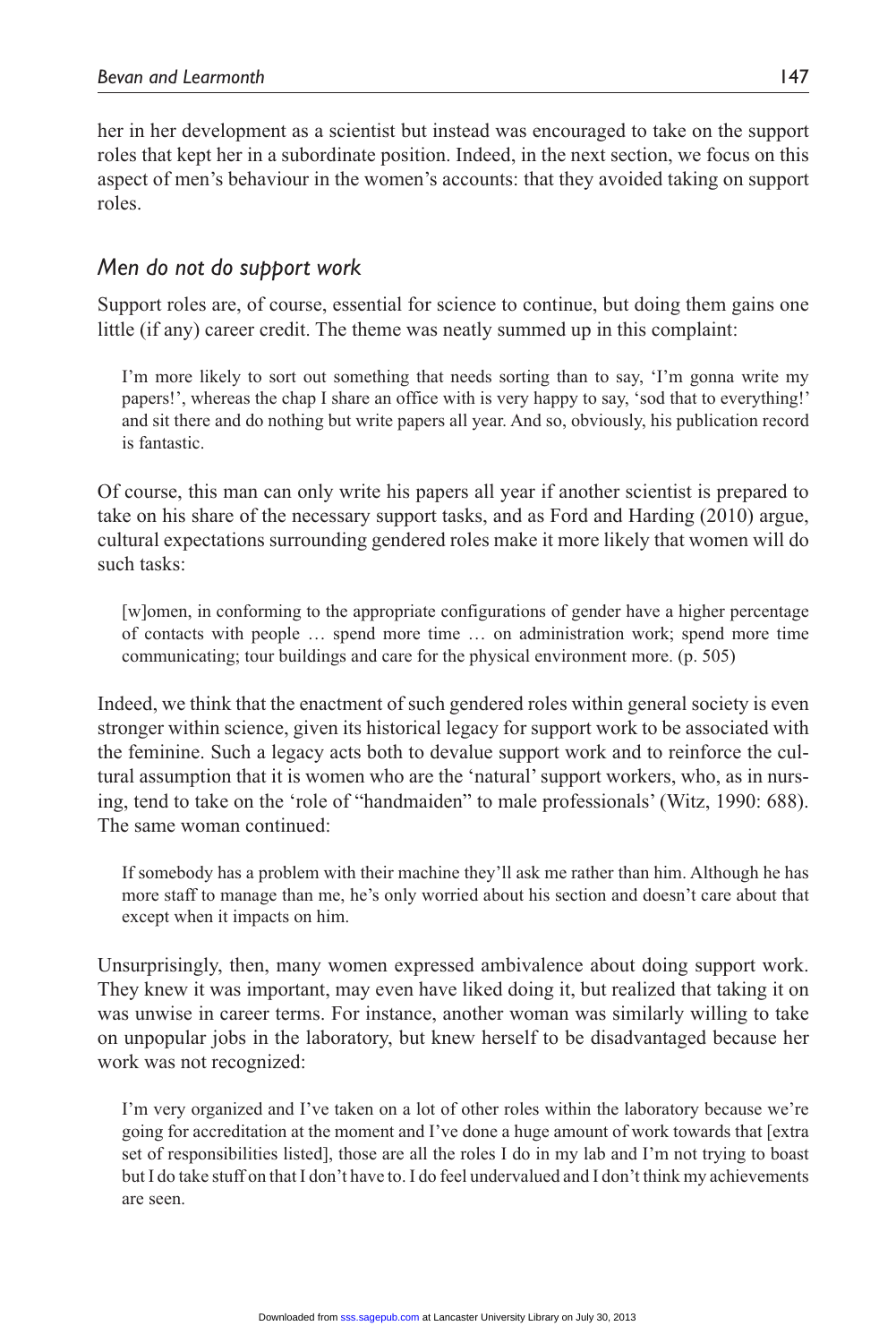Thus, this woman's contribution to the smooth running of the laboratory was taken for granted and added little in terms of the recognition of her scientific advancement. Even women who were regarded as good scientists took on additional unwanted roles to support their male bosses:

I was doing what Philip wanted me to do at that time–mainly his grants and doing all his dirty work–whilst running the laboratory.

This woman complied with her boss's bidding; she accepted the additional responsibilities, which may even have been given to her as a development opportunity but were not presented as such, and she was expected to juggle these with her existing responsibilities of running a laboratory. Given such cultural pressures on their performances as women, as Eichler (1980) describes, it is perhaps unsurprising that even established female scientists could succumb to being manoeuvred out of science in favour of support roles. One such woman described how she had been overlooked for promotion, explaining that she had been moved away from her specialist field into project management:

I was an expert in my field, and used to attend a lot of overseas committee meetings representing the UK. But, over the years, because I've moved away from my science subject and the overseas things and have more skills now in project-management and setting up new things, and I think that's where they see my skills.

Like the majority of the women interviewed, this woman implied a lack of control, even assigning her career's direction to managers: 'that's where *they* see my skills'. It seems that in doing project management, this woman was moved away from her scientific career, thereby becoming invisible as a scientist.

The notion that men do not do support work was indirectly commented upon by several of the men interviewed. One example came from a senior scientist who illustrated how he expected women, rather than men, to undertake support work by making the observation that women were more suited to microscope work because they had more 'patience' to sit 'for several hours':

The type of work that we've done for years in this lab is more suited to the female than to other … *(first author's interjection at pause: In what way?)* well patience sitting at a microscope for several hours. Over the years we've tended to employ women but these are sort of technician grades at various levels for that particular type of work.

He used the word 'technician' in a manner that struck us as derogatory: he seemed to imply, in our reading, that women were merely employed to carry out low-grade tasks and had little potential for anything more demanding. In other words, his statements show how he worked within Valian's (2004) 'gender schemas' in science, where he would 'underrate' women's ability and in so doing exclude them from positions of influence (p. 208; see also Miller, 1986). It is these sorts of exclusions that are the theme of the next section.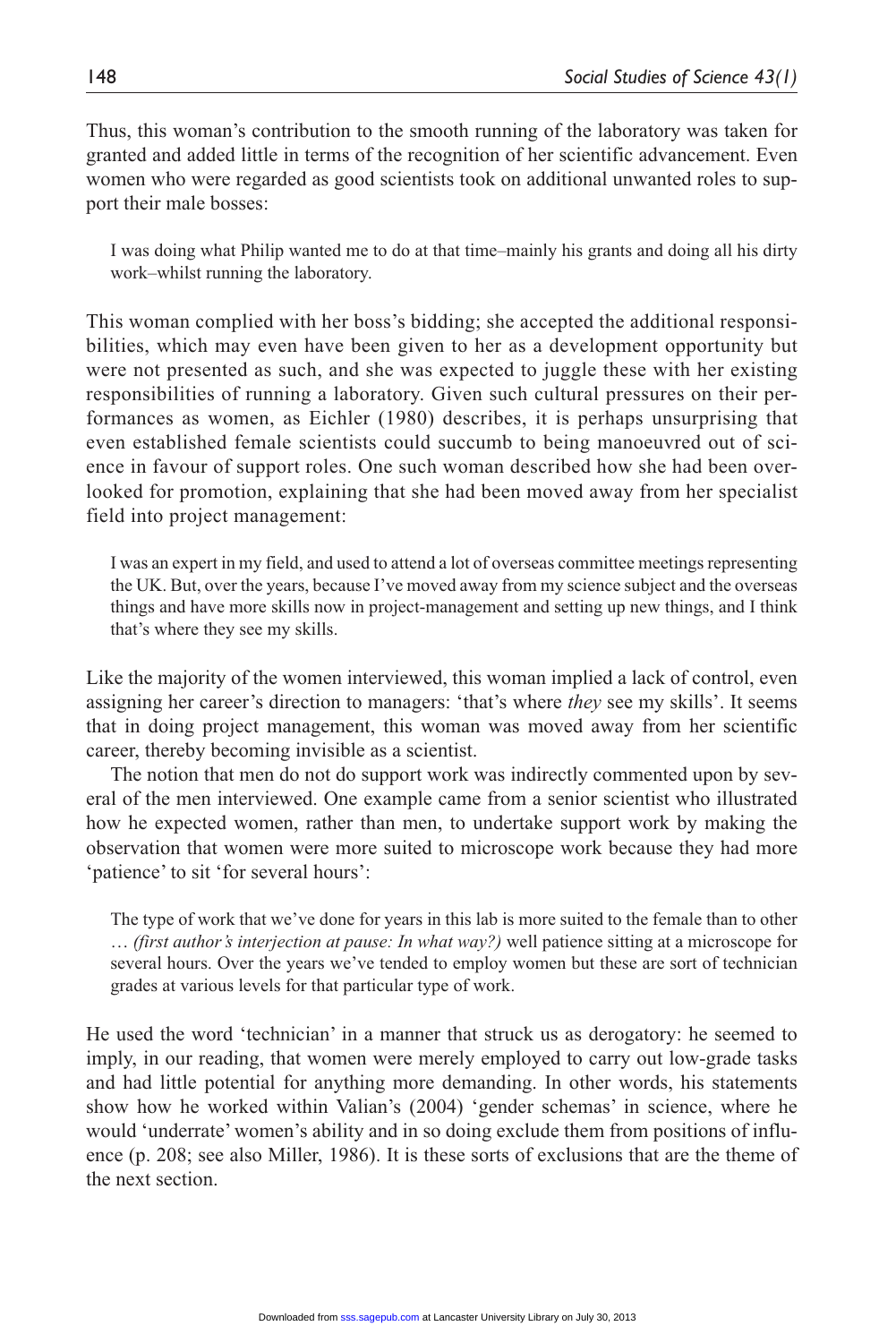# *Men exclude women*

Perhaps women's accounts of being prepared to take on support roles are a specific example of a more general theme – that of being excluded from the work science elites have defined as important. Indeed, the final aspects of the women's accounts we consider are stories of how women feel they get excluded from decision-making forums. Take, for example, this account from a post-doctorate researcher in her late twenties:

My boss is absolutely fantastic; he's lovely, um; but he's very close to the chap who was working on this project before and things tend to get decided between the two of them. I wouldn't say it's because I'm female I would say it's more kind of age discrimination in a way.

More senior women's accounts of exclusion tended to be concerned with being excluded from managerial decisions. Often, such women felt that scientific and managerial skills were not enough, in themselves, to move them into the inner circle. For instance, a female scientist, one level below the management team, commented on the significance of the absence of any women on it:

I don't think the chief executive is very good at involving women. It's strange, I thought I was comfortable with him, but he has surrounded himself by men. He is open in a lot of ways, but there is not a single woman in the group that is close to him.

These two accounts of being excluded (though one explicitly denied a gender dimension) are linked by a belief that men like to be 'close' to other men. Note, in particular, how the second respondent sees the exclusively male membership of 'the group that is close to him' as a feature the chief executive deliberately chose, and furthermore, it was not because women were unavailable–rather she believed the chief executive had difficulty relating to women on a professional level:

They are all men at the top and I don't think the CEO includes women … I think women are very good managers from what I have seen but not many get up to the top.

To put the issue of male closeness in more conceptual terms, perhaps these respondents' views of male closeness resonate with what Kanter (1977) calls male 'homosocial reproduction' (p. 63). Writing in the context of managerial executives, Kanter (1977) argues:

[k]eeping … [top] positions in the hands of people of one's [own] kind provides reinforcement for the belief that people like oneself actually deserve to have such authority. 'Homosocial' … reproduction provide[s] an important form of reassurance in the face of uncertainty about performance measurement in high-reward, high-prestige positions. So [top] positions … become easily closed to people who are 'different'. (pp. 62–63)

The comments from women, together with Kanter's concept of homosocial reproduction, have informed our reading of the following male chief executive's reflections: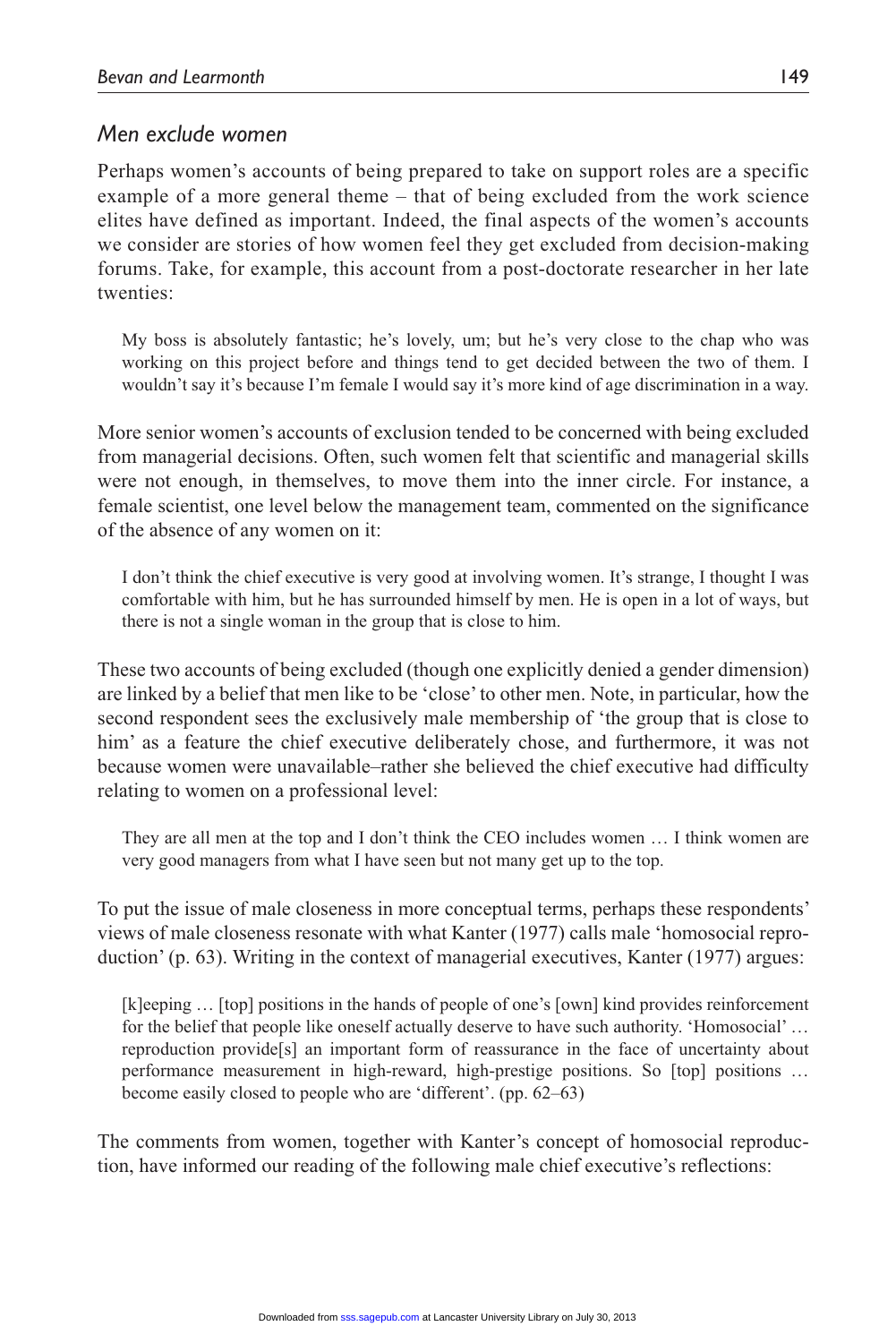We're a small Board, but it's not, it's certainly not deliberate policy, and I think that ... during my time here, more and more women come through to head of department level … there are a number of potential candidates for Board level among the female community; I mean I generally don't consider it an issue, but I'm … very conscious of the fact that people look at us and say, 'they are all men'.

Though he claimed that he did not consider it an issue, in our reading of his comments, he was clearly uncomfortable with admitting the Board's all-male composition, even if the (unidentified) 'people [who] look at us and say they are all men' did not have the power to change the situation. But what we find particularly interesting in the light of the last women's comments about her manager's failure to involve women is the phrase 'the female community'. Its use here almost seems to suggest that he constructed women as if they were a separate tribe from whose interests, values, emotions and so on, he was radically separate. Moreover, in speaking of the 'female community', he also suggested a belief in this community's inherent inferiority; there is, after all, no explicit mention of a male community (although his Board might have been represented in exactly such terms!).

Talk of the female community suggests, therefore, that masculine practices are the unexamined norm, in line with Hearn et al.'s (2009) comment that '[m]anagement overwhelmingly remains men's arenas ... with clear structural gendered hierarchies' (p. 42). Thus, this man's talk of the 'female community' represents, for us, an example of the way in which women tend to get discursively constructed as a problematic 'other' within healthcare science, and their status as such consequently comes to legitimate and reinforce women's exclusion from (male) communities of power. Resonating with Bendl's (2008) description that the 'gendered subtext … highlights the dichotomy of "male" as the norm and female as "the other"' (p. S54), perhaps this chief executive excluded women from his board by 'reinforc[ing] the status quo and the continued exclusion of women and other stakeholder groups from positions of power' (p. S57). He (perhaps unknowingly) uses language with a rhetoric of inclusion 'in order to make the board appear gender neutral' (2008: S57) and to imply support for the advancement of women, while simultaneously encouraging an agenda of exclusion. As Hearn (1998) points out, the 'taken-for-grantedness of men is reaffirmed through the absence of men. Men are unspoken and so reaffirmed' (p. 787).

It is unsurprising then that one senior woman scientist commented that she had to behave carefully with a boss who had a different set of values:

There isn't a safe environment where I can express my ideas and not get shouted down and made to feel as though I've said something ludicrous. I wasn't invited to those meetings again … it was probably the wrong way to handle it but I give loyalty to my boss and follow as well as I can. I think I'm truthful and honest and I expect everybody to play by the rules that I've got but most of the time the men abide by one set of rules and we have another.

This woman echoed Fotaki's (2011) comments on the 'unrepresented woman' where the 'masculine logos [is] the dominant form of speech' and where women may be 'demolished' in a public forum where 'would be participants may … be silenced' (pp. 46–47). The woman was frustrated that she could not contribute as an equal and remained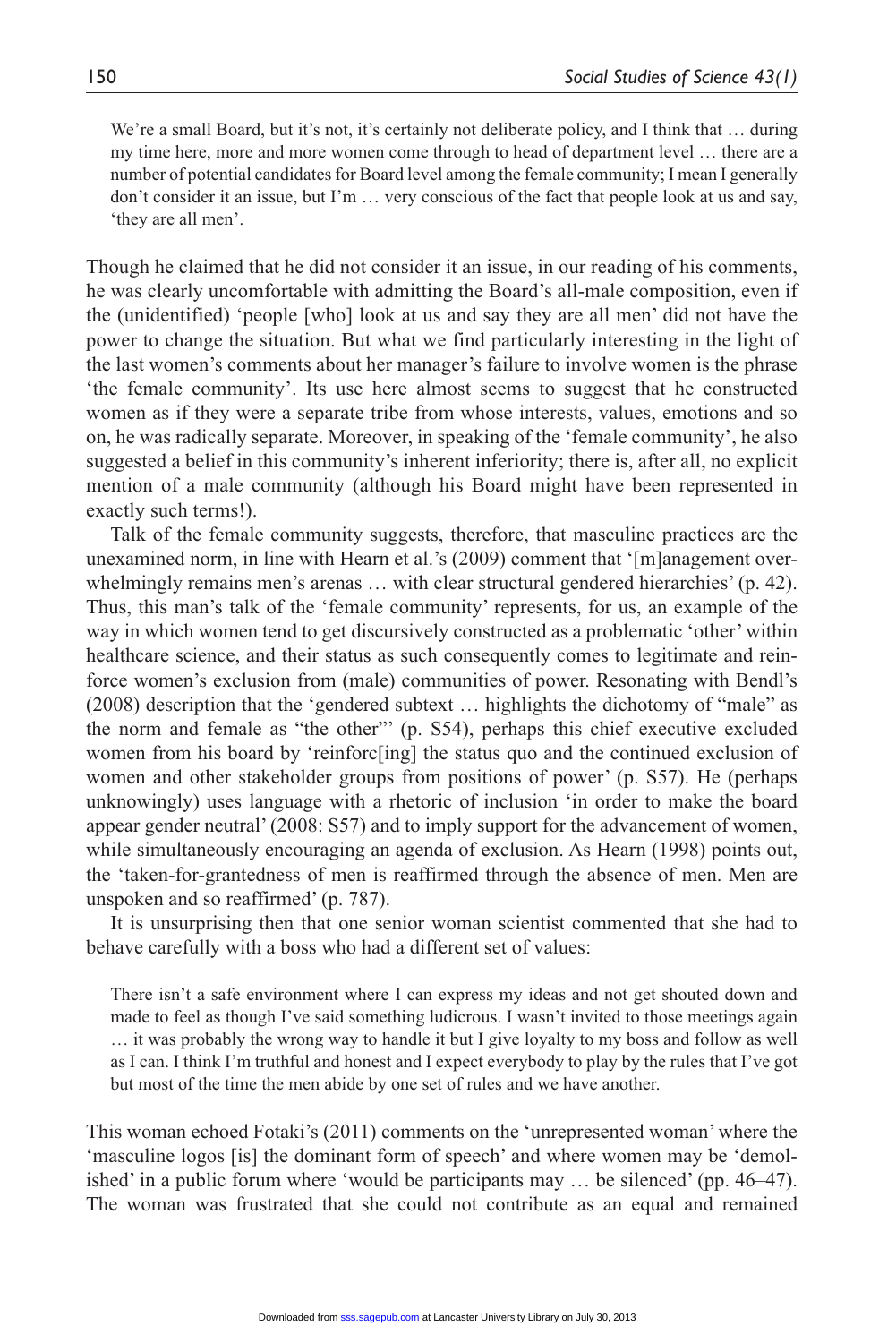excluded. In addition, it appeared that she felt that she was the one at fault, noticing her difference and assuming her deficit.

Another woman similarly commented on her lack of respect for her male boss saying he was poor at communicating and failed to involve her. Her relational way of working is important to her too:

You have to bring your team with you  $-I$  rely on my staff to help me and I think it's a two-way thing and they know that I will support them.

Her working approach was in contrast to that of her boss who did not include her in his decision-making:

I don't think I've learned anything from my own head of department. He is not good at communicating and he does not work in the same way as I do. I see decisions made behind closed doors. I'm probably not one of his favourites but I'm good at my job so he can't get rid of me.

Her exclusion is in line with the proposal from Carlson and Crawford (2011) that women are excluded because they act in a relational way viewed as ineffective. This senior woman thought that she acted with integrity and inclusiveness but her male boss excluded her; her phrase about her boss 'not work[ing] in the same way as I do' possibly indicated his rejection of her difference. Furthermore, her relational way of working with her own staff was in direct opposition to his way of working with her, and we interpret this as an unspoken explanation for why he excluded her from discussions, which affected her and her team. Her bitterness at the way her boss treated her is expressed by her believing that he would prefer it if she did not report to him.

# **Discussion and conclusion**

In summary, the accounts from the participants in our research indicate continuing subtle forms of discrimination that largely go unnoticed – by both women and men alike in healthcare science. Our major overall finding, then, is that whatever way women act and behave within healthcare science, the discourses constituting masculinity and femininity typically reinforce interpretations that men are more suited to high-level posts than women.

We noted that women commented on how men seemingly overrated and supported other men (Valian, 2004), while men were also thought subtly to treat women as though they were inferior to men. However, it is apparent from the interviews that women rarely challenge male behaviour they see as problematic, finding ways to cope that typically reinforce their subordination. Furthermore, the senior men interviewed often identified with other males on their way up the career ladder in homosocial reproduction (Kanter, 1977) and used their image of idealized men as the gold standard by which to measure women. Women tend to be found wanting, for instance, in confidence, which is valued more highly than relational skills often regarded as ineffective.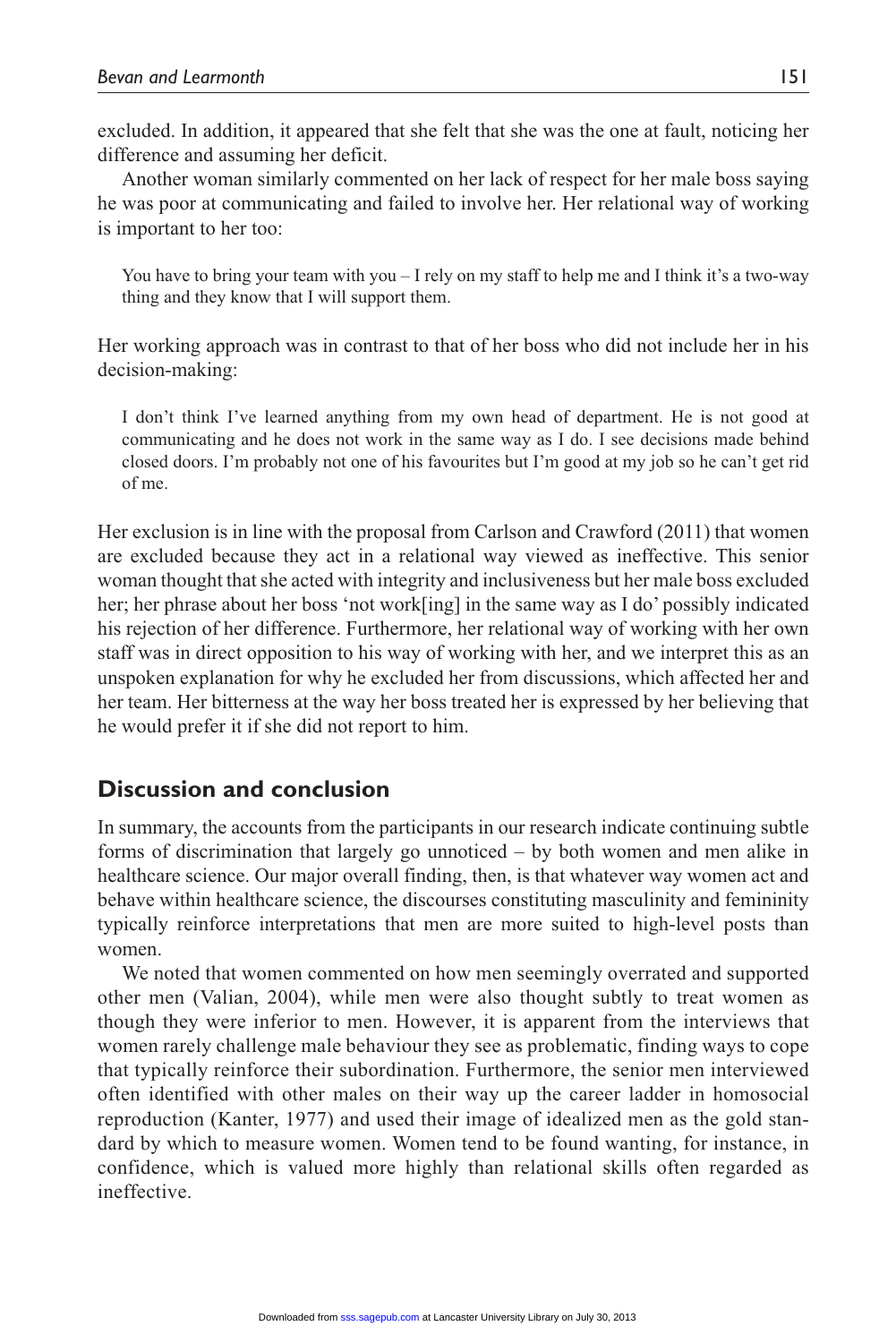Women are expected to undertake roles that are institutionally associated with women (the necessary laboratory support, operational work or relational activities) but these do not earn them accolades in science. Their undertaking these roles is expected not only by the male bosses but also by women themselves. However, these roles do not help women advance, and they may well contribute to women being kept in their place and not being encouraged to advance. Even when women are praised for their scientific skills, it is because they work well under direction. Some women are also moved away from their scientific specialty into management or support roles, seemingly having little control over the direction of their supposed careers. Women, then, become invisible as scientists and become excluded by men from decision-making forums. These practices remained more or less unexamined by all the healthcare scientists interviewed (male and female). In an environment in which men are constructed as better at fulfilling the requirements of top jobs, rationalizations of decisions about why more men than women still get appointed remain plausible.

These major findings resonate with other similar feminist work within science and in related disciplines. Like Rhoton (2011: 712), for example, we have shown that women accept or even collude in their own ill-treatment, and we agree that this is because they accept masculine practices as the norm in science. However, Rhoton's (2011) interviewees 'distinguish[ed] themselves from other women or practices and traits commonly associated with women or femininity' (p. 701) perhaps in part because her interviewees were all senior women ('full', 'assistant' or 'associate' professors; p. 700) in the United States and may have needed to be competitive with everyone to progress. Women in our study did not appear to distance themselves from the practices of other women. Indeed, in our own data, we can find no disparagement of femininity per se (cf. Rhoton, 2011: 701–703). Rather, we think the so-called feminine attributes, when present in managers and colleagues, were typically welcomed by the women interviewed. We believe that there are interesting differences in healthcare science specifically that could contribute to the acceptance of other women healthcare scientists. There is a considerably larger proportion of women overall who work in healthcare science compared to SET disciplines generally, and therefore, perhaps a wider range of role models and associated discourses and behaviours. When the women interviewed commented on other women, they were supportive of them; indeed, they often saw them as good managers.

Our finding that women healthcare scientists actively value at least some characteristics culturally associated with femininity and support other women gives us a certain cause for optimism. So does the fact that while many of the interviewed women were at least initially resistant to any possibility that gender was important in their career or wider life-opportunities, as the interviews typically proceeded, there were glimpses of men's actions thought to have had subtly negative consequences. Once women began to talk about the subtle masculinities in action that they experienced, they seemed prepared to discuss them further; it was as though articulating their disadvantage initially troubled them and talking about their experiences presented an opportunity for women to consider the men's actions in a way they had not previously considered doing.

These findings suggest that there may be a significant number of people within healthcare science who, at least in principle, are likely to be sympathetic to feminist understandings of their situation. After all, one of us is a healthcare scientist who has been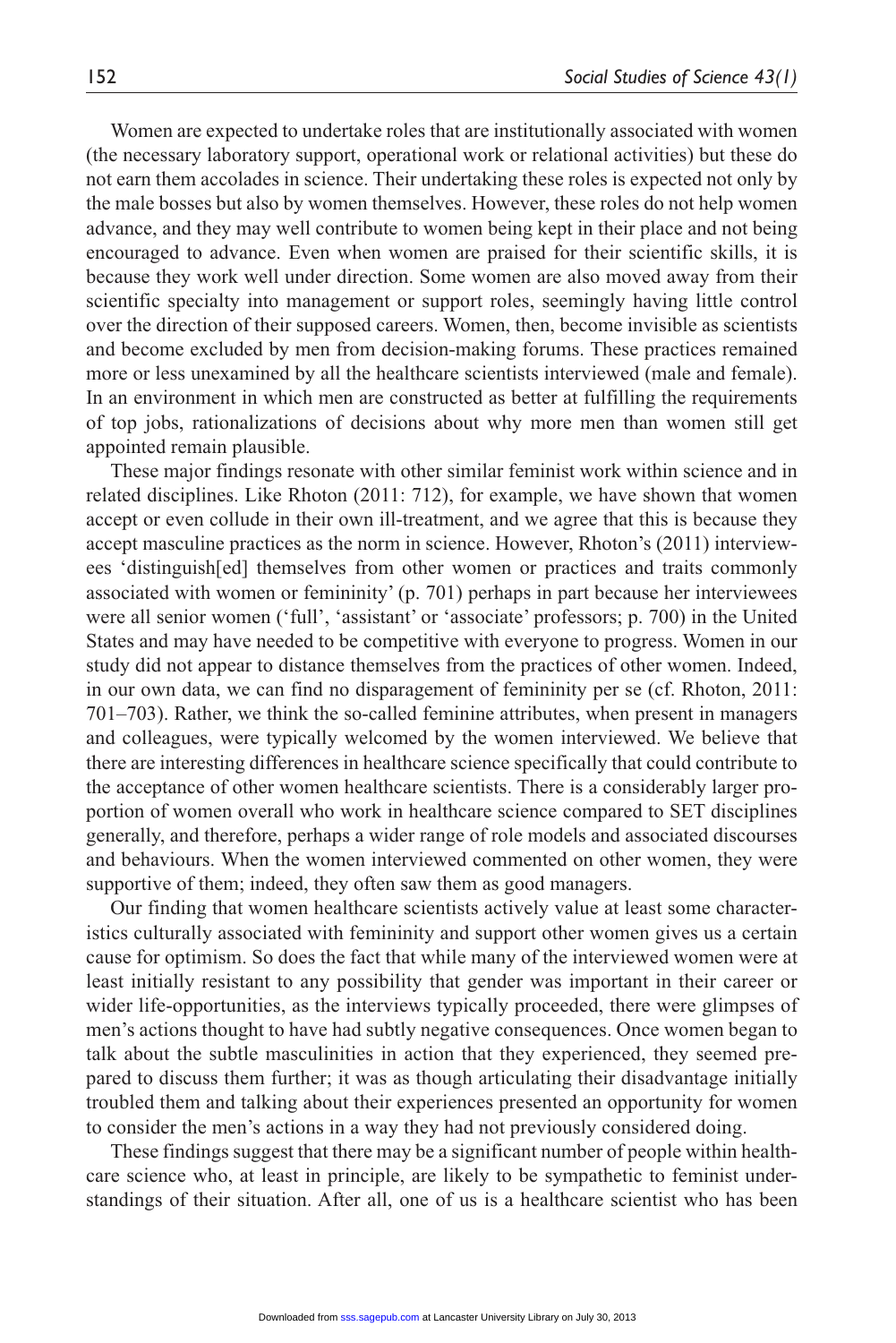influenced by feminism; perhaps, it is not too implausible to believe that other healthcare scientists (women and men) might find that feminism has something to offer them too. Indeed, we hope that our study will provide individual healthcare scientists an opportunity to better resist the effects of subtly harmful behaviours, for example, by enabling people to see more clearly that some of their own negative experiences are not unique to them but are commonplace and significantly detrimental – making active resistance legitimate and worthwhile.

Nevertheless, we are aware of the considerable forces arrayed against feminism in healthcare science and feel that the near absence of feminist ideas from mainstream healthcare science considerations may account in part for women's slow progression in the healthcare sector. After all, we came across no healthcare scientist who identified as a feminist – nobody, even, who articulated ideas influenced by any recognizable form of feminism. The women interviewed seemed to us to be more-or-less unaware of the mechanisms of their disadvantages, apparently accepting their lot as the way of the science world. There was no attempt, for example, to invoke the idea of 'women' as a collective; if anything, it was common for interviewees to do things we think would likely have the opposite effect. Women regularly called other female scientists 'girls', for instance; a practice that arguably risked further legitimizing and reinforcing an inferior status (Finn et al., 2010; Learmonth, 2009). Perhaps one of the problems for women who become healthcare scientists is the nature of a university science education. Most people educated in the humanities or social sciences are likely to have had some exposure to feminist thinking; science graduates, most likely, have none.

What then are the prospects for change? Some of the more recent gender-based initiatives at the policy level in science have been more sympathetic to the sorts of ideas we are advocating, giving us reasons to be guardedly optimistic. A number of recommendations from the Athena SWAN Charter Award<sup>4</sup> (2010, 2011) and genSET (2010)<sup>5</sup> seek improvements in areas known to be an issue for the advancement of scientists, including in recruitment practices and procedures. A best practice guide on 'Organizational Culture', for instance, states that the underlying assumptions of culture are the 'unconscious, taken-forgranted beliefs, thoughts, and feelings … [and] are much harder to change' and gives advice for mitigating their effects (Athena SWAN, 2010: no page number).

However, while the recent policy-level initiatives are to be welcomed, Tarrach (2011) comments on the genSET report:

[m]any analyses show improvement, an increase in the number of women in the upper echelons of the academic and research hierarchy. But where there is improvement it comes at too slow a rate and the evidence that it suffices for eventually solving the problem is wanting. Some people say that there is no problem; that women just do not need to dominate as men do. Maybe, but such a strong statement begs for an equally strong proof. (p. 126)

Furthermore, not all publications that would be expected to mention the importance of subtle discrimination against women do so. This leaves us considering how the subtle masculinities that pervade healthcare science and wider science workplaces will be made obvious and challenged to improve the working science environment.

We feel that the masculinist science workplace is unlikely to change much without overt pressure – especially from women. To encourage change, women (and men) have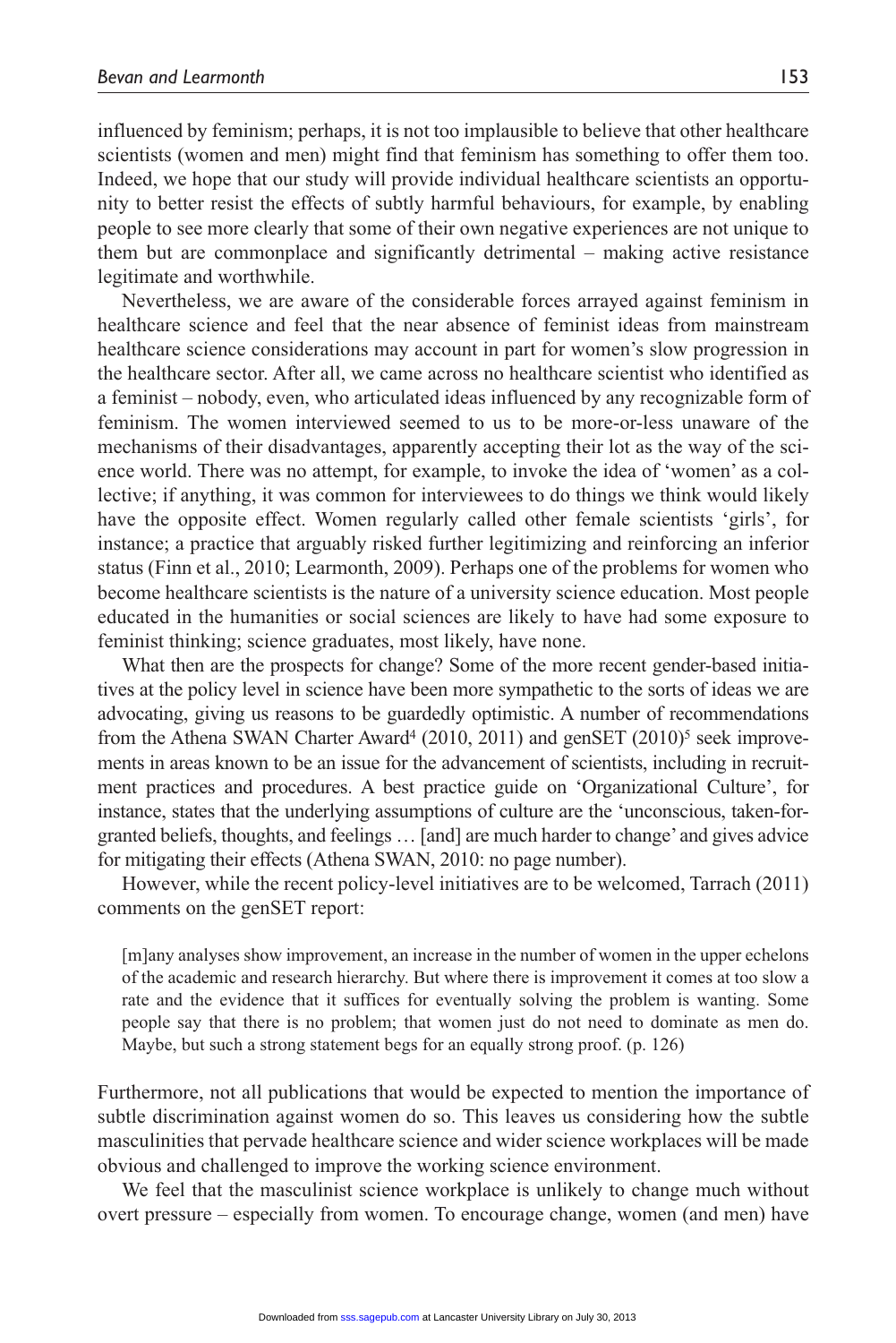to first note the subtle forms of women's disadvantage that they mostly currently accept as normal professional practice. Women then need to take the next step and confront the dilemmas of unfair subtle practices that are unspoken but have insidious effects and to develop the confidence to speak out.

After all, as in other walks of life, the most powerful men in healthcare science benefit from the privileges of being a man; they are therefore unlikely to question these privileges unless forced to do so (see Sismondo, 1995, for an account of this argument in a Marxist context; see also Hartsock, 1983). Unfortunately, women's continuing relative hierarchical weakness in science – along with their relative lack of a language of contestation – means that they are doubly unlikely to be able to force senior men to question their gender privileges within science. And even if they speak out, as Kemelgor and Etzkowitz (2001) have shown, women scientists who protest overtly about gender inequality may face considerable difficulties.

For us (even though one of us has indeed faced some of the difficulties Kemelgor and Etzkowitz identified), challenging the taken-for-granted is, overwhelmingly, the more attractive option because of its potential to change things – at least in the long term. Women (and men) have a choice about whether to continue to cope with the man's world we live in or, as feminists, '*behav[e] differently*' (Stanley and Wise, 1993: 133, italics in original) and 'render the "mundane and routine" problematic and extraordinary' (p. 134). Indeed, we hope that this article inspires at least some of its healthcare scientist readers to behave differently, and in the future, to challenge the subtle masculinities in action. We would hope, then, that work like ours will get more of a hearing and be taken seriously within similar initiatives in the future.

#### **Funding**

This research received no specific grant from any funding agency in the public, commercial or not-for-profit sectors.

#### **Notes**

- 1. 'Healthcare science' covers the laboratory work undertaken in life sciences and pathology to aid the diagnosis and treatment of patients and includes biomedical science.
- 2. 'Healthcare scientists' in this study were qualified at least to degree level, and some had higher degrees including PhDs.
- 3. Subtle discrimination in various areas of science is, of course, a worldwide issue, even in countries where legislation should protect women from more blatant forms of discrimination – in the United Kingdom, the legislation is in the form of the Equality Act (2010). This is confirmed by various studies for example, in the United States, by Kemelgor and Etzkowitz (2001), Valian (2000) and Roth and Sonnert (2011) who report that 'informal structures and anti-bureaucratic practices disadvantage both female scientists and non-scientists' (p. 396). Similar examples are also described in France (De Cheveigné, 2009), Finland (Husu, 2001), Sweden (Peterson, 2010) and Turkey (Küskü et al., 2007).
- 4. In the United Kingdom, the UK Resource Centre for Women (UKRC) and the Equality Challenge Unit, together with the support from the Royal Society, fund the Athena SWAN Charter Award, which recognizes good employment practices in science, engineering and technology (SET) research institutes. Although healthcare scientists who work outside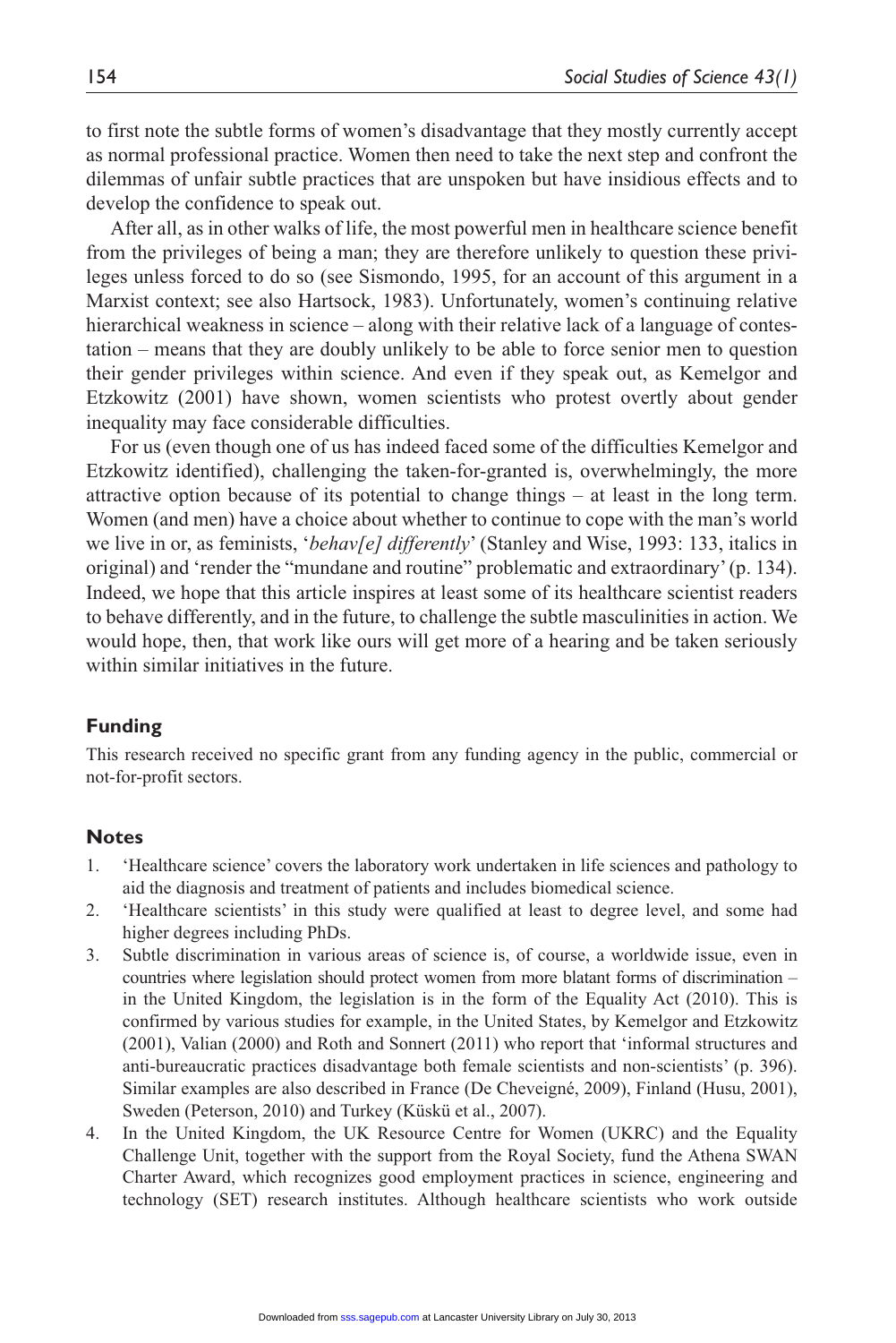research institutes are ineligible, we find this initiative particularly encouraging because, in outlining good practice in work–life balance and employment, its principles seem to be less concentrated on the business case arguments than the UKRC itself.

- 5. The European Commission (EC) has been active in attempting to change policy and practice (EC, 2009; genSET, 2010) to improve the advancement of women (and men) scientists throughout Europe, again in research. The genSET report led to a special issue of the *Interdisciplinary Science Reviews* in June 2011 devoted to gender in science and taking the approach of 'examin[ing] gender as a dimension of scientific excellence' (Pollitzer, 2011: 101).
- 6. Various initiatives in the United States such as that funded by the National Science Foundation (NSF, 2010) seek to promote the advancement of women and other under-represented groups in SET careers, in particular by providing funding for institutions and projects (NSF website).
- 7. We were resolute in abiding by the three principles suggested by Watts (2006): 'consent, confidentiality and [responsibility for the] conduct of the research' (p. 386) with people who may not 'identify with feminist aims' (p. 385). As the interviewees did not work in the NHS, formal ethical approval was not required for the study; agreement was, however, gained from PQR's Chief Executive.

#### **References**

- Acker J (1990) Hierarchies, jobs, bodies: A theory of gendered organizations. *Gender & Society* 4(2): 139–158.
- Adler NJ (1993) Competitive frontiers: Women managers in the triad. *International Studies of Management & Organization* 23(2): 3–23.
- Albert M, Laberge S, Hodges BD, Regehr G and Lingard L (2008) Biomedical scientists' perceptions of the social sciences in health research. *Social Science & Medicine* 66(12): 2520–2531.
- Athena SWAN (2010) Best Practice Factsheet 1: Organizational Culture. Charter for Women in Science. Available at: http://www.athenaswan.org.uk (accessed 15 February 2012).
- Athena SWAN (2011) Measuring Success 2011. Charter for Women in Science Impact Report. Available at: http://www.athenaswan.org.uk (accessed 15 February 2012).
- Bendl R (2008) Gender subtexts Reproduction of exclusion in organizational discourse. *British Journal of Management* 19: S50–S64.
- Benokraitis NV and Feagin JR (1995) *Modern Sexism: Blatant, Subtle, and Covert Discrimination*, 2nd edn. Englewood Cliffs, NJ: Prentice Hall.
- Billing YD (2011) Are women in management victims of the phantom of the male norm? *Gender, Work and Organization* 18(3): 298–317.
- Bjørnholt M (2011) How men became the local agents of change towards gender equality. *Journal of Gender Studies* 20(1): 3–18.
- Broadbridge A and Hearn J (2008) Gender and management: New directions in research and continuing patterns in practice. *British Journal of Management* 19(s1): S38–S49.
- Calás M and Smircich L (1996) From the woman's point of view: Feminist approaches to organization studies. In: Clegg S, Hardy C and Nord W (eds) *Handbook of Organization Studies*. London: SAGE, pp. 218–257.
- Carlson J and Crawford M (2011) Perceptions of relational practices in the workplace. *Gender, Work and Organization* 18(4): 359–376.
- Code L (ed.) (2000) *Encyclopedia of Feminist Theories*. London: Routledge.
- Creager A, Lunbeck E and Schiebinger L (eds) (2001) *Feminism in Twentieth-Century Science, Technology and Medicine*. Chicago, IL: University of Chicago Press.
- Crompton R and Lyonette C (2011) Women's career success and work-life adaptions in the accountancy and medical professions in Britain. *Gender, Work and Organization* 18(2): 231–254.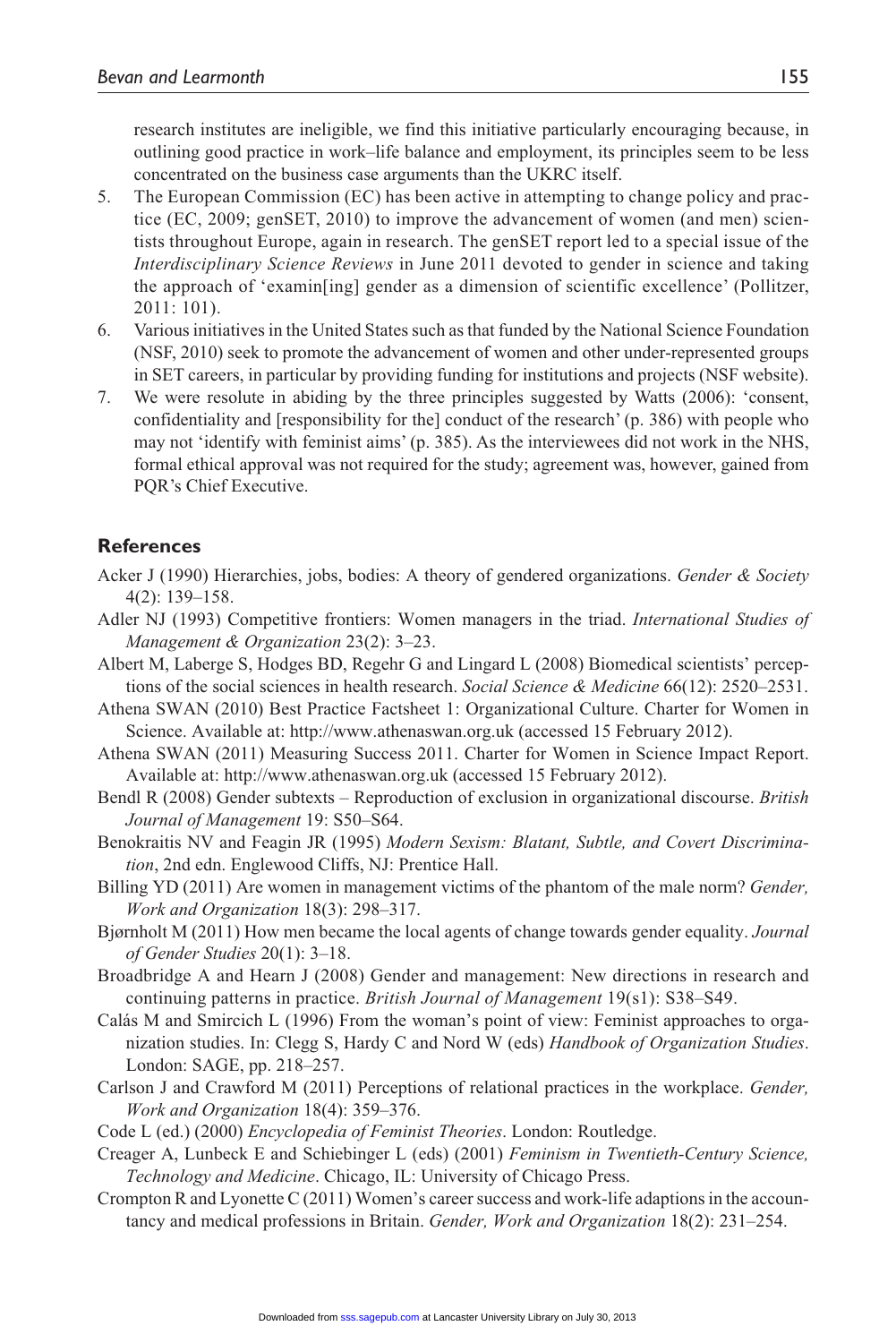- De Cheveigné S (2009) The career paths of women (and men) in French research. *Social Studies of Science* 39(1): 113–136.
- Department of Trade and Industry (DTI) (2003) *A Strategy for Women in Science, Engineering and Technology. Government Response to Set Fair, a Report from Baroness Greenfield CBE to the Secretary of State for Trade and Industry*. London: DTI.
- Dubois B (1983) Passionate scholarship: Notes on values, knowing and method in feminist social science. In: Bowles G and Duelli Klein R (eds) *Theories of Women's Studies*. London: Routledge, pp. 105–116.
- Eichler M (1980) *The Double Standard: A Feminist Critique of Feminist Social Science*. London: Croom Helm.
- Equality Act (2010) London: The Stationery Office.
- European Commission (EC) (2009) *The gender challenge in research funding Assessing the European national scenes*. Report no. EUR 23721 EN. Luxembourg: Office for Official Publications of the European Communities.
- Finn R, Learmonth M and Reedy P (2010) Some unintended effects of teamwork in healthcare. *Social Science & Medicine* 70(8): 1148–1154.
- Fletcher J (2001) *Disappearing Acts: Gender Power and Relational Practice at Work*. Cambridge, MA and London: MIT Press.
- Ford J and Harding N (2010) Get back into that kitchen, woman: Management conferences and the making of the female professional worker. *Gender, Work and Organization* 17(5): 503–520.
- Ford J, Harding N and Learmonth M (2012) Who is it that would make business schools more critical? A response to Tatli. *British Journal of Management* 23(1): 31–34.
- Fotaki M (2011) The sublime object of desire (for knowledge): Sexuality at work in business and management schools in England. *British Journal of Management* 22(1): 42–53.
- Gatrell C (2006) Interviewing fathers feminist dilemmas in fieldwork. *Journal of Gender Studies* 15(3): 237–251.
- genSET (2010) Recommendations for action on the gender dimension in science. Consensus Seminar Report. Available at: http//:www.genderinscience.org (accessed 15 February 2012).
- Greenfield S, Peters J, Lane N, Rees T and Samuels G (2002) *Set Fair: A Report on Women in Science, Engineering, and Technology from the Baroness Greenfield to the Secretary of State for Trade and Industry*. London: DTI.
- Harding S (1991) *Whose Science? Whose Knowledge?* Buckingham: Oxford University Press.
- Hartsock N (1983) The feminist standpoint: Developing a ground for a specifically feminist historical materialism. In: Harding S and Hintikka M (eds) *Feminist Perspectives on Epistemology, Metaphysics, Methodology and Philosophy of Science*. Dordrecht: Reidel, pp. 283–310.
- Hearn J (1998) Theorizing men and men's theorizing: Men's discursive practices in theorizing men. *Theory and Society* 27(6): 781–816.
- Hearn J (2000) Men, (pro-)feminism, organizing and organizations. *Finnish Journal of Business Economics* 3: 350–372.
- Hearn J (2002) Alternative conceptualizations and theoretical perspectives in identities and organizational culture: A personal review of research on men in organizations. In: Aaltio I and Mills A (eds) *Gender, Identity and the Culture of Organizations*. London: Routledge, pp. 39–56.
- Hearn J, Piekkari R and Jyrkinen M (2009) *Managers Talk about Gender: What Managers in Large Transnational Corporations Say about Gender Policies, Structure and Practices*. Helsinki: Hanken School of Economics Research Reports.
- Husu L (2001) Sexism, Support and Survival in Academia. Available at: http://www.nikk.no/ Sexism%2C+Support+and+Survival+in+Academia.9UFRrKXx.ips (accessed 19 July 2012).
- Jeanes E, Knights D and Martin PY (2011) *Handbook of Gender, Work and Organization*. London: Wiley.
- Kanter R (1977) *Men and Women of the Corporation*. New York: Basic Books.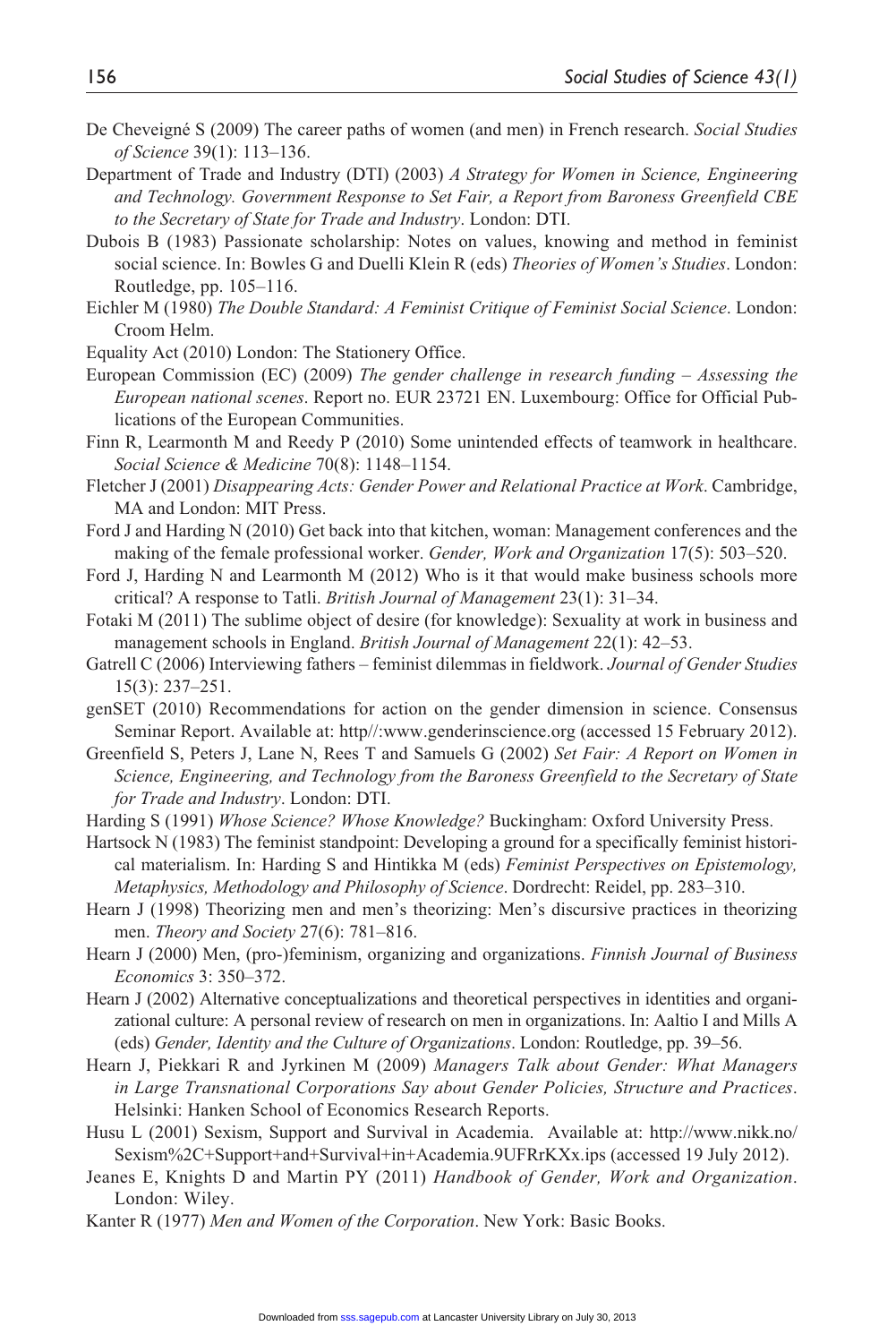- Kantola J (2008) 'Why do all the women disappear?' Gendering processes in a political science department. *Gender, Work and Organization* 15(2): 202–225.
- Katila S and Meriläinen S (1999) A serious researcher or just another nice girl? Doing gender in a male-dominated scientific community. *Gender, Work and Organization* 6(3): 163–173.
- Keller E (1985) *Reflections on Gender and Science*. New Haven, CT and London: Yale University Press.
- Keller E and Longino H (eds) (1996) *Feminism and Science*. Oxford: Oxford University Press.
- Kemelgor C and Etzkowitz H (2001) Overcoming isolation: Women's dilemmas in American academic science. *Minerva* 39(2): 153–174.
- Kirkup G, Zalevski A, Maruyama T, and Batool I. (2010) *Women and men in science, engineering and technology*: *the UK statistics guide 2010*. Bradford: the UKRC.
- Kirkup G, Zalevski A, Maruyama T and Batool I (2010) *Women and Men in Science, Engineering and Technology: The UK Statistics Guide 2010*. Bradford: the UKRC.
- Küskü F, Őzbilgin M and Őzkale L (2007) Against the tide: Gendered prejudice and disadvantage in engineering. *Gender, Work and Organization* 14(2): 109–129.
- Learmonth M (2009) 'Girls' working together without 'teams': How to avoid the colonization of management language. *Human Relations* 62(12): 1887–1906.
- Learmonth M and Humphreys M (2012) Autoethnography and academic identity: Glimpsing business school doppelgangers. *Organization* 19(1): 99–117.
- McMurray R (2011) The struggle to professionalize: An ethnographic account of the occupational position of advanced nurse practitioners. *Human Relations* 64(6): 801–822.
- Martin J (1990) Deconstructing organizational taboos: The suppression of gender conflict in organizations. *Organization Science* 1(4): 339–359.
- Martin P (2001) 'Mobilizing masculinities': Women's experiences of men at work. *Organization* 8(4): 587–618.
- Miller J (1986) *Toward a New Psychology of Women*. London: Penguin.
- Morley L (1999) *Organising Feminisms: The Micropolitics of the Academy*. London: Macmillan.
- Morley L (2006) Hidden transcripts: The micropolitics of gender in Commonwealth universities. *Women's Studies International Forum* 29(6): 543–551.
- National Science Foundation (NSF) (2010) Research on gender in science and engineering FY 2010. Available at: http://www.nsf.gov/funding/pgm\_summ.jsp?pims\_id=5475 (accessed 16 February 2012).
- Newman J (1995) Gender and cultural change. In: Itzin C and Newman J (eds) *Gender, Culture and Organizational Change: Putting Theory into Practice*. London and New York: Routledge, pp. 11–29.
- Oakley A (1981) Interviewing women: A contradiction in terms. In: Roberts H (ed.) *Doing Feminist Research*. Buckingham: Buckingham University Press, pp. 30–61.
- Page M (2011) Gender mainstreaming Hidden leadership. *Gender, Work and Organization* 18(3): 318–336.
- Perriton L (2009) 'We don't want complaining women!' A critical analysis of the business case for diversity. *Management Communication Quarterly* 23(2): 218–243.
- Peterson H (2010) The gendered construction of technical self-confidence: Women's negotiated positions in male dominated, technical work settings. *International Journal of Gender, Science and Technology* 2(1): 65–88.
- Pollitzer E (2011) Why gender should be a priority for our attention in science. *Interdisciplinary Science Reviews* 36(2): 101–102.
- Pringle R (1998) *Sex and Medicine: Gender, Power and Authority in the Medical Profession*. Cambridge: Cambridge University Press.
- Ramazanoğlu C and Holland J (2002) *Feminist Methodology*: *Challenges and Choices*. London: SAGE.